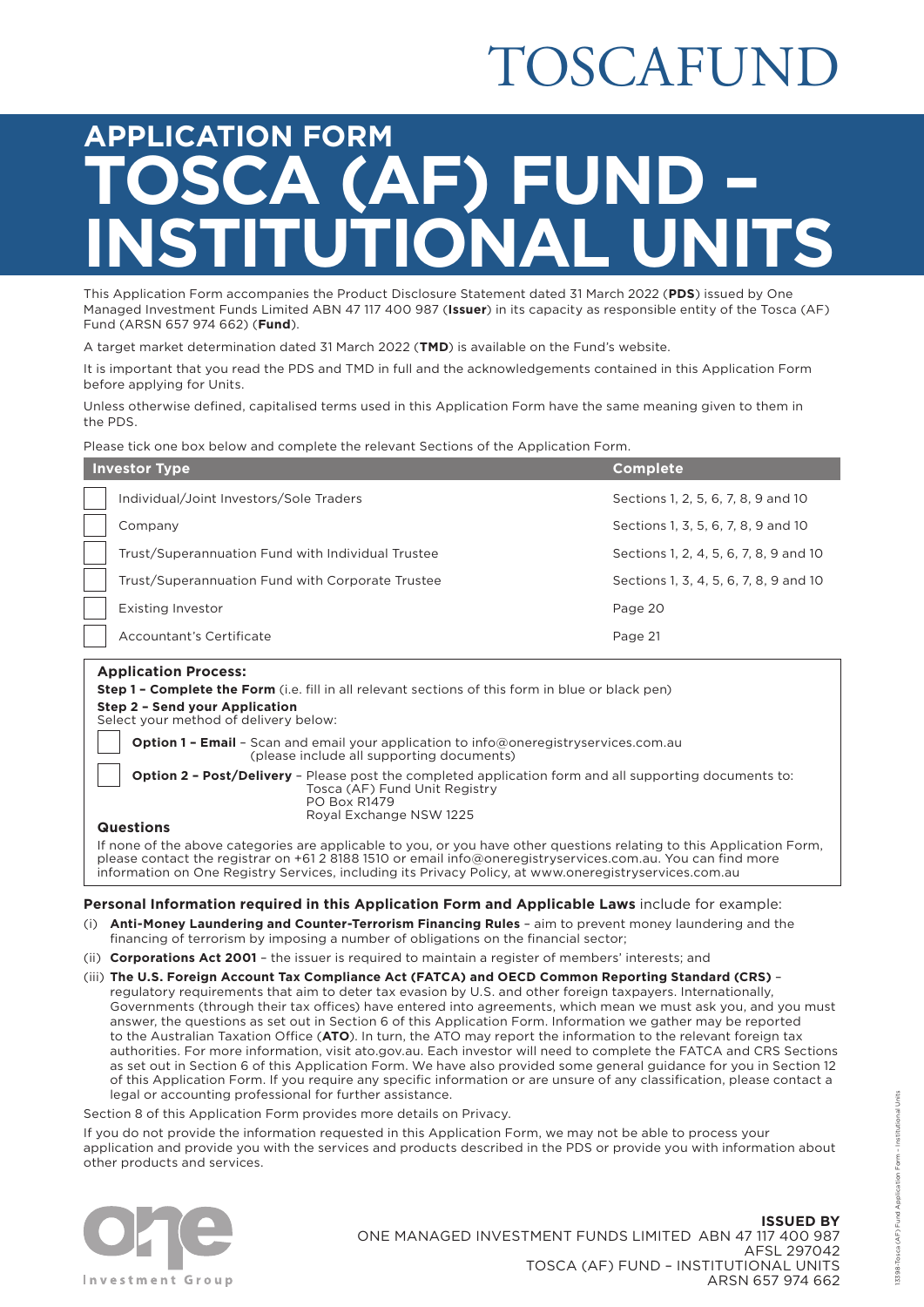| <b>INVESTMENT DETAILS</b>                                                                                                                                                                                                                                                                                              |
|------------------------------------------------------------------------------------------------------------------------------------------------------------------------------------------------------------------------------------------------------------------------------------------------------------------------|
| <b>DETAILS</b><br>1.1                                                                                                                                                                                                                                                                                                  |
| I/we apply to invest in the Tosca (AF) Fund - Institutional Units.                                                                                                                                                                                                                                                     |
| Amount: AUD \$                                                                                                                                                                                                                                                                                                         |
| <b>For Australian Investors</b><br>Minimum of AUD \$500,000.00                                                                                                                                                                                                                                                         |
| Please tick the box beside your chosen payment method and complete the required details.                                                                                                                                                                                                                               |
| Cheque<br>Made payable to: Apps - Tosca (AF) Fund                                                                                                                                                                                                                                                                      |
| <b>Electronic Funds Transfer or Direct Deposit</b><br>Bank: ANZ Banking Group Limited<br>Reference: 'Investor surname/company or trust name' (as applicable)<br>Account Name: Apps - Tosca (AF) Fund<br>BSB: 012-110<br>Account number: 838 310 504<br>SWIFT Code: ANZBAU3M                                            |
| Date of Transfer<br>Reference Used                                                                                                                                                                                                                                                                                     |
|                                                                                                                                                                                                                                                                                                                        |
| <b>Source of Investment Funds</b>                                                                                                                                                                                                                                                                                      |
| Please identify the source of your investable assets or wealth:                                                                                                                                                                                                                                                        |
| Inheritance/gift<br>Gainful employment<br>Business activity                                                                                                                                                                                                                                                            |
| Superannuation savings<br><b>Financial Investments</b>                                                                                                                                                                                                                                                                 |
| Other - please specify                                                                                                                                                                                                                                                                                                 |
| What is the purpose of this investment?                                                                                                                                                                                                                                                                                |
| Retirement<br>Savings<br>Growth<br>Business account<br>Income                                                                                                                                                                                                                                                          |
| Please confirm that before completing this Application Form you have:                                                                                                                                                                                                                                                  |
| Read the PDS (including any supplemental information) relevant to the Fund.                                                                                                                                                                                                                                            |
| $No*$<br>Yes                                                                                                                                                                                                                                                                                                           |
| Read the TMD relevant to the Fund.                                                                                                                                                                                                                                                                                     |
| $No*$<br>Yes                                                                                                                                                                                                                                                                                                           |
| *If you answer no to either of these questions, we may not be able to process your application.<br>Please read the PDS and TMD fully before proceeding with your application.                                                                                                                                          |
| <b>WHAT FINANCIAL ADVICE HAVE YOU RECEIVED?</b><br>1.2 <sub>1</sub>                                                                                                                                                                                                                                                    |
| Have you received financial advice before applying to invest in the Fund?                                                                                                                                                                                                                                              |
| No<br>Yes                                                                                                                                                                                                                                                                                                              |
| Please note that if you are not a Wholesale Client in accordance with Section 1.3 below you are currently not eligible<br>for this product.                                                                                                                                                                            |
| <b>AUSTRALIAN WHOLESALE CLIENT</b><br>1.3                                                                                                                                                                                                                                                                              |
| I acknowledge that one of the following circumstances apply to me (please indicate):                                                                                                                                                                                                                                   |
| I am/we are applying for units at a price, or for the value of at least AUD \$500,000 under this Application Form<br>(a)                                                                                                                                                                                               |
| (b) I have/we have net assets of at least AUD \$2.5 million, and I am/we are applying for Units in the Fund for a<br>purpose other than for use in connection with a business                                                                                                                                          |
| I have/we have a gross income for each of the last two financial years of at least AUD \$250,000 per year, and<br>(c)<br>I am/we are applying for Units in the Fund for a purpose other than for use in connection with a business<br>I am/we are a 'professional investor' as defined in the Corporations Act*<br>(d) |
| If (b) or (c) applies, please provide an Accountant's Certificate with your Application Form (a template can be located at                                                                                                                                                                                             |

the end of this form). \*If you consider yourself a '*professional investor*' please contact the Registrar on the number provided in order to complete the appropriate forms.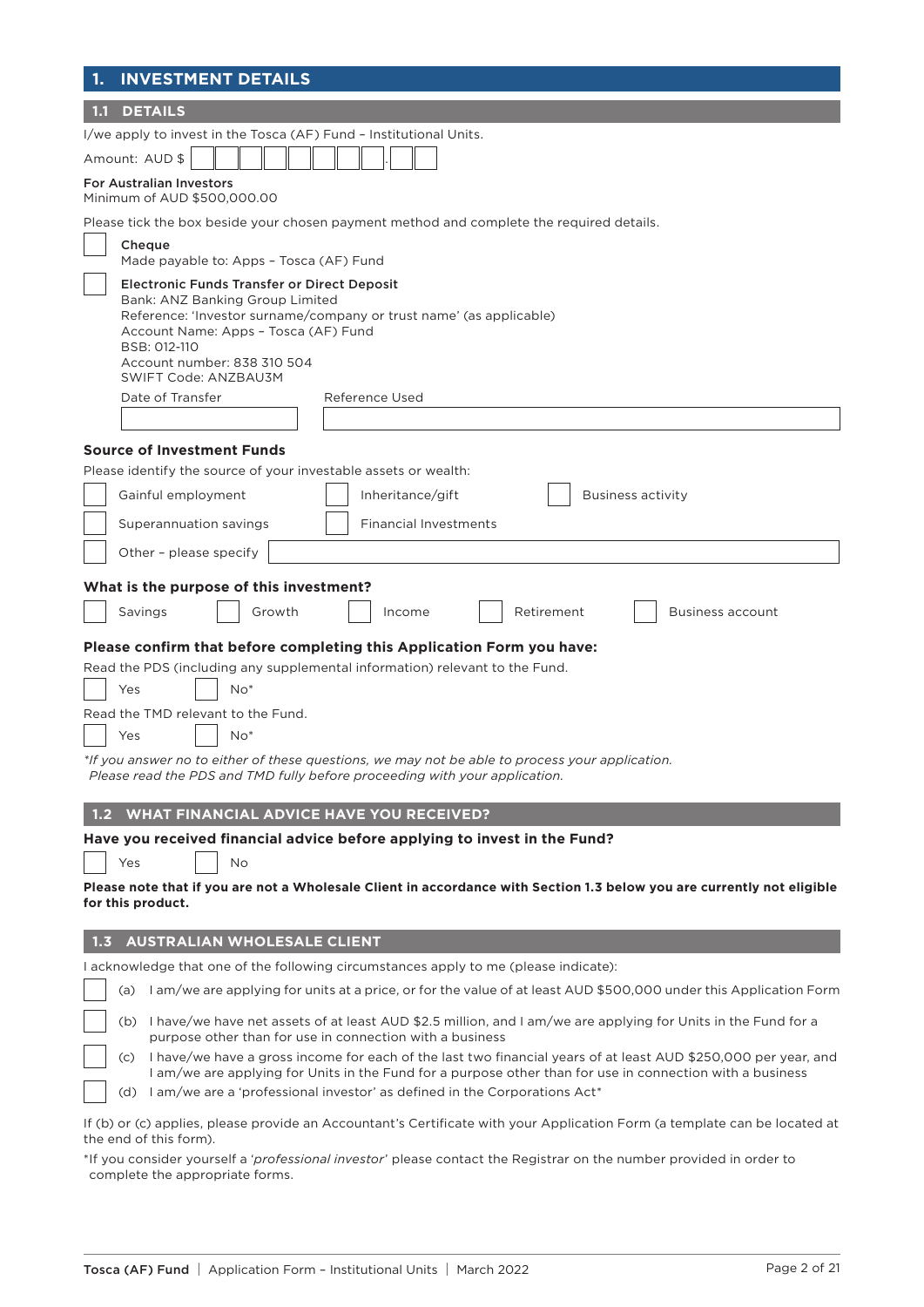# **2. INDIVIDUAL/JOINT INVESTORS/SOLE TRADERS/INDIVIDUAL TRUSTEES – APPLICATION FORM**

Complete this section if you are investing in your own name, including as a sole trader.

## **2.1 INVESTOR DETAILS**

| <b>INVESTOR 1</b>                  |       |                  |         |  |
|------------------------------------|-------|------------------|---------|--|
| Title                              |       | Date of Birth    |         |  |
|                                    |       |                  |         |  |
| <b>Given Names</b>                 |       | Surname          |         |  |
| Place of Birth (City/Town)         |       | Country of Birth |         |  |
| Residential Address (not a PO Box) |       |                  |         |  |
| Suburb                             | State | Postcode         | Country |  |
| Email                              |       |                  |         |  |
|                                    |       |                  |         |  |
| Mobile Number                      |       | Telephone        |         |  |
|                                    |       |                  |         |  |
| Occupation                         |       |                  |         |  |
|                                    |       |                  |         |  |

## **INVESTOR 2** (only applicable for joint investors)

| Title                              |       | Date of Birth       |
|------------------------------------|-------|---------------------|
|                                    |       |                     |
| <b>Given Names</b>                 |       | Surname             |
|                                    |       |                     |
| Place of Birth (City/Town)         |       | Country of Birth    |
|                                    |       |                     |
| Residential Address (not a PO Box) |       |                     |
|                                    |       |                     |
| Suburb                             | State | Postcode<br>Country |
| Email                              |       |                     |
|                                    |       |                     |
| Mobile Number                      |       | Telephone           |
|                                    |       |                     |
| Occupation                         |       |                     |
|                                    |       |                     |

If there are more than two individuals please provide details and attach to this Application Form.

### **ADDITIONAL INFORMATION FOR SOLE TRADERS** (only applicable if applying as a Sole Trader)

| Full Business Name (if any)              |       |          |                                                                                                                     |
|------------------------------------------|-------|----------|---------------------------------------------------------------------------------------------------------------------|
|                                          |       |          |                                                                                                                     |
| Australian Business Number (if obtained) |       |          |                                                                                                                     |
|                                          |       |          |                                                                                                                     |
|                                          |       |          | Address of Principal Place of Business (not a PO Box). If same as residential address given above, mark 'As Above'. |
|                                          |       |          |                                                                                                                     |
| Suburb                                   | State | Postcode | Country                                                                                                             |
|                                          |       |          |                                                                                                                     |
|                                          |       |          |                                                                                                                     |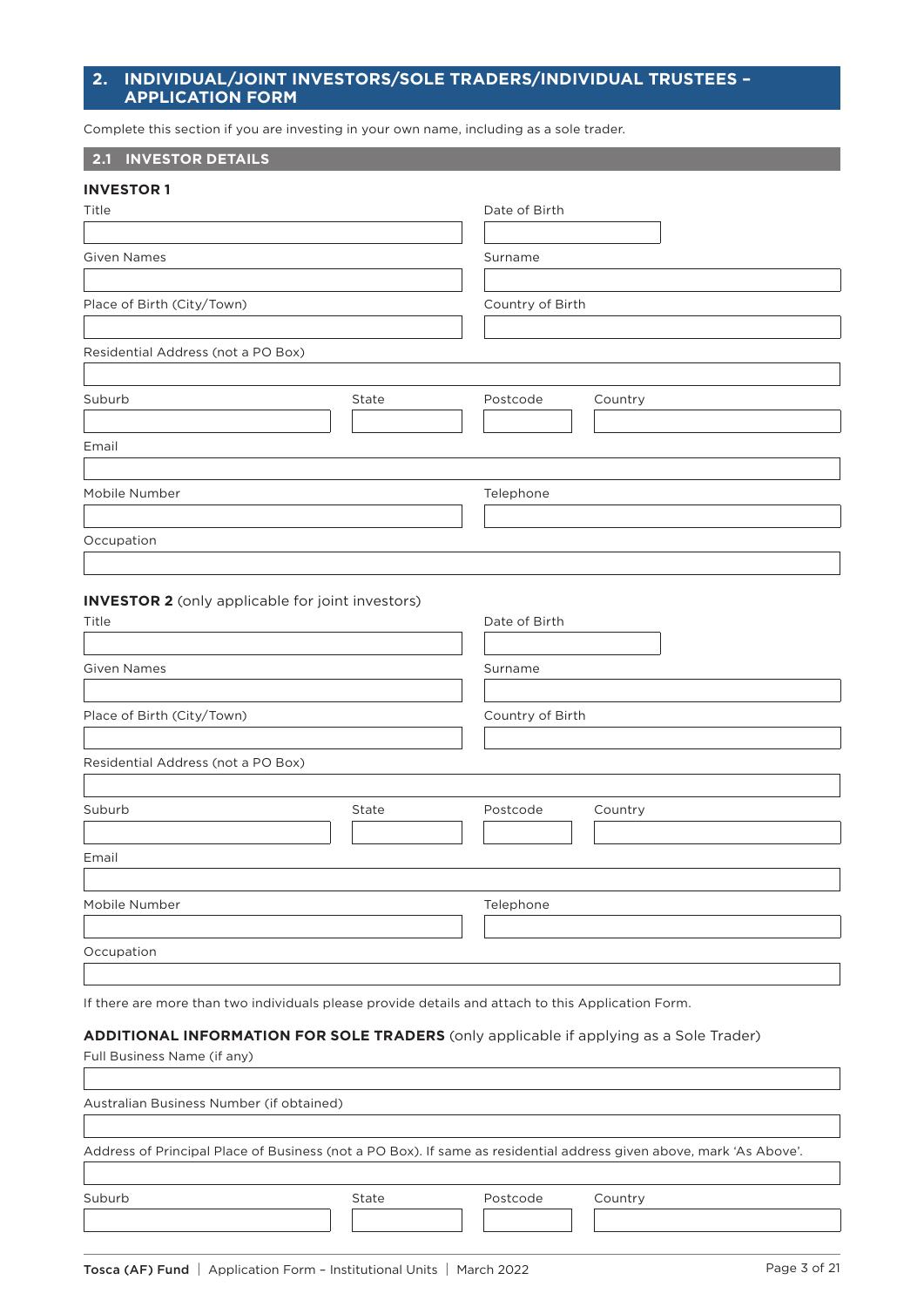# **2.2 IDENTIFICATION DOCUMENTS**

To comply with Australia's Anti-Money Laundering and Counter-Terrorism Financing (**AML/CTF**) legislation, we must collect certain information from prospective investors and their beneficial owners supported by CERTIFIED COPIES of relevant identification documents for all investors and their beneficial owners. Certification date must be no more than 12-months-old.

Please refer to Section 11 for details of how to arrange certified copies. Please provide all documents in the proper format otherwise we may not be able to process your application for investment.

#### **Select one of the following options** to verify each investor and Beneficial Owner.

Provide a certified copy of a driver's licence that contains a photograph of the licence/permit holder; or

Provide a certified copy of a passport that contains a photograph and signature of the passport holder.

# **3. COMPANY/CORPORATE TRUSTEE – APPLICATION FORM**

Complete this section if you are investing for, or on behalf of, a company.

# **3.1 COMPANY DETAILS**

| <b>Full Company Name</b>                                                                              |                       |                                    |                                       |
|-------------------------------------------------------------------------------------------------------|-----------------------|------------------------------------|---------------------------------------|
|                                                                                                       |                       |                                    |                                       |
| Country of Formation, Incorporation or Registration                                                   |                       |                                    |                                       |
|                                                                                                       |                       |                                    |                                       |
| ARBN (if registered with ASIC)                                                                        |                       |                                    | ACN/ABN (if registered in Australia)  |
|                                                                                                       |                       |                                    |                                       |
| Tax File Number or Exemption Code (Australian residents)                                              |                       | AFS Licence Number (if applicable) |                                       |
|                                                                                                       |                       |                                    |                                       |
| Name of Regulator (if licenced by an Australian Commonwealth, State or Territory statutory regulator) |                       |                                    |                                       |
|                                                                                                       |                       |                                    |                                       |
| Registered Business Address in Australia or in Country of Formation                                   |                       |                                    |                                       |
|                                                                                                       |                       |                                    |                                       |
| Suburb                                                                                                | State                 | Postcode                           | Country                               |
|                                                                                                       |                       |                                    |                                       |
| Principal Place of Business (not a PO Box address)                                                    |                       |                                    |                                       |
|                                                                                                       |                       |                                    |                                       |
| Suburb                                                                                                | State                 | Postcode                           | Country                               |
|                                                                                                       |                       |                                    |                                       |
| If an Australian Company, registration status with ASIC.                                              |                       |                                    |                                       |
| Proprietary Company                                                                                   | <b>Public Company</b> |                                    |                                       |
| If a Foreign Company, registration status with the relevant foreign registration body.                |                       |                                    |                                       |
| Private/Proprietary Company                                                                           | Public Company        | Other - Please Specify             |                                       |
| Name of Relevant Foreign Registration Body                                                            |                       |                                    | Foreign Company Identification Number |
|                                                                                                       |                       |                                    |                                       |
| Is the Company listed?                                                                                |                       |                                    |                                       |
| Yes - Name of Market/Stock Exchange<br>No                                                             |                       |                                    |                                       |
|                                                                                                       |                       |                                    |                                       |
| Is the Company a majority-owned subsidiary of an Australian listed company?                           |                       |                                    |                                       |
| Yes - Name of Australian Listed Company<br>No                                                         |                       |                                    |                                       |
| - Name of Market/Stock Exchange                                                                       |                       |                                    |                                       |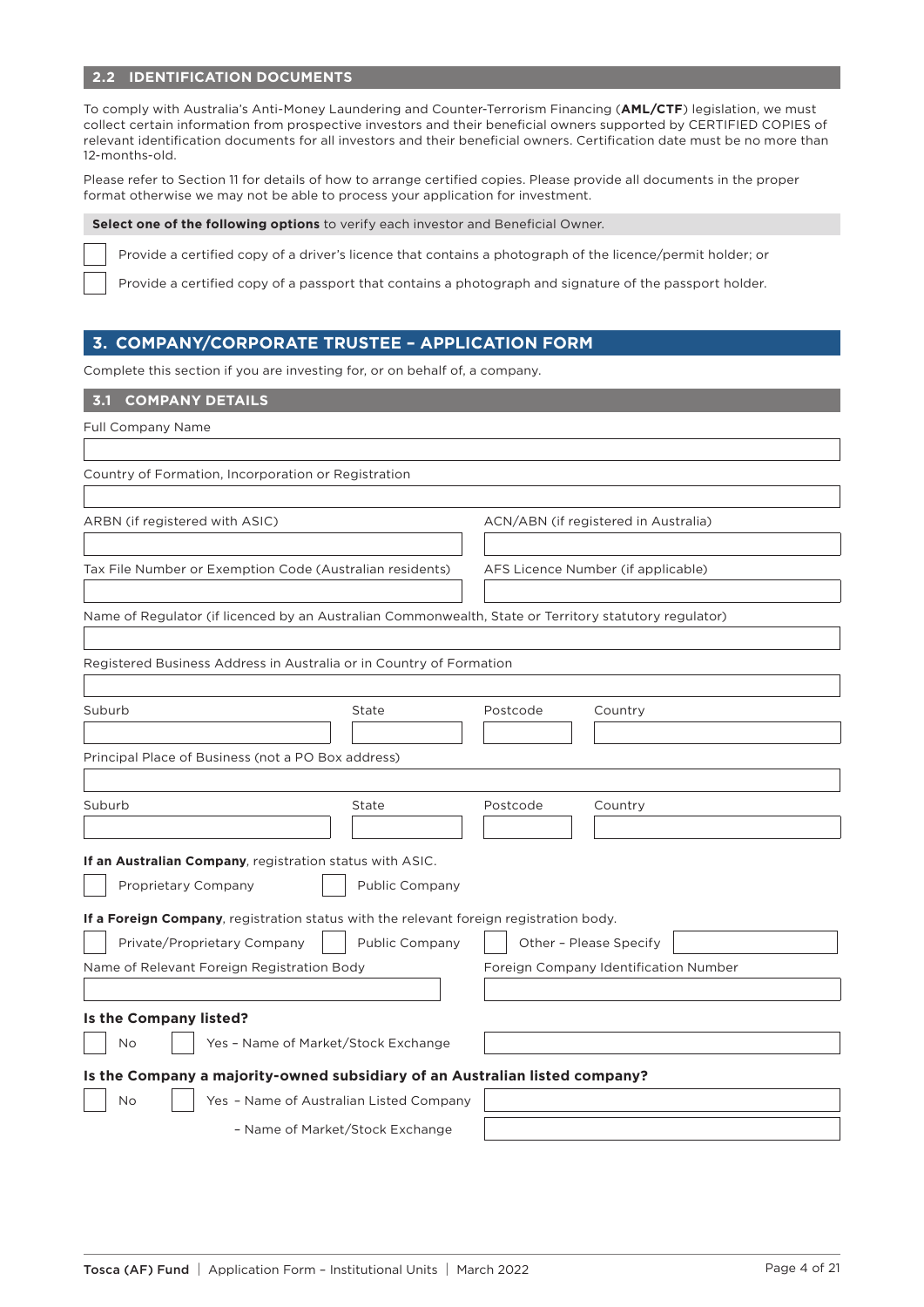## **3.1.1 DIRECTORS OF THE COMPANY/CORPORATE TRUSTEE**

If the company is **registered as a proprietary company by ASIC** or a **private company by a foreign registration body**, please list the name of each director of the company.

| Director 1 - Full Name | Director 4 - Full Name |
|------------------------|------------------------|
|                        |                        |
| Director 2 - Full Name | Director 5 - Full Name |
|                        |                        |
| Director 3 - Full Name | Director 6 - Full Name |
|                        |                        |

*If there are more than six directors please provide their full names on a separate page and attach to this Application Form.*

## **3.1.2 BENEFICIAL OWNERS OF THE COMPANY/CORPORATE TRUSTEE**

**Please provide details of the Beneficial Owner of the company who directly or indirectly controls the company in Section 6.7. Please refer to Section 12 if you are unsure as to what Beneficial Owner means.**

| 3.2 CONTACT PERSON DETAILS (Financial Adviser details not accepted) |       |           |         |  |
|---------------------------------------------------------------------|-------|-----------|---------|--|
| <b>Given Names</b>                                                  |       | Surname   |         |  |
|                                                                     |       |           |         |  |
| <b>Postal Address</b>                                               |       |           |         |  |
|                                                                     |       |           |         |  |
| Suburb                                                              | State | Postcode  | Country |  |
|                                                                     |       |           |         |  |
| Email                                                               |       |           |         |  |
|                                                                     |       |           |         |  |
| Mobile Number                                                       |       | Telephone |         |  |
|                                                                     |       |           |         |  |
|                                                                     |       |           |         |  |

#### **3.3 IDENTIFICATION DOCUMENTS**

To comply with AML/CTF legislation, we must collect certain identification documents from prospective investors and their beneficial owners supported by CERTIFIED COPIES of relevant identification documents for all investors and their beneficial owners. Certification date must be no more than 12-months-old.

Please refer to Section 11 for details of how to arrange certified copies. Please provide all documents in the proper format otherwise we may not be able to process your application for investment.

#### **Select one of the following options** to verify the company.

Perform a search of the ASIC database (unit registry to perform on behalf of the investor); or

Provide a certified copy of the certification of registration issued by ASIC or the relevant foreign registration body (must show full name of company, name of registration body, company identification number and type of company – private or public).

**Select one of the following options** to verify the Officeholders who have signed the Application Form and Beneficial Owners identified in Section 6.7.

Provide a certified copy of a driver's licence that contains a photograph of the licence/permit holder; or

Provide a certified copy of a passport that contains a photograph and signature of the passport holder.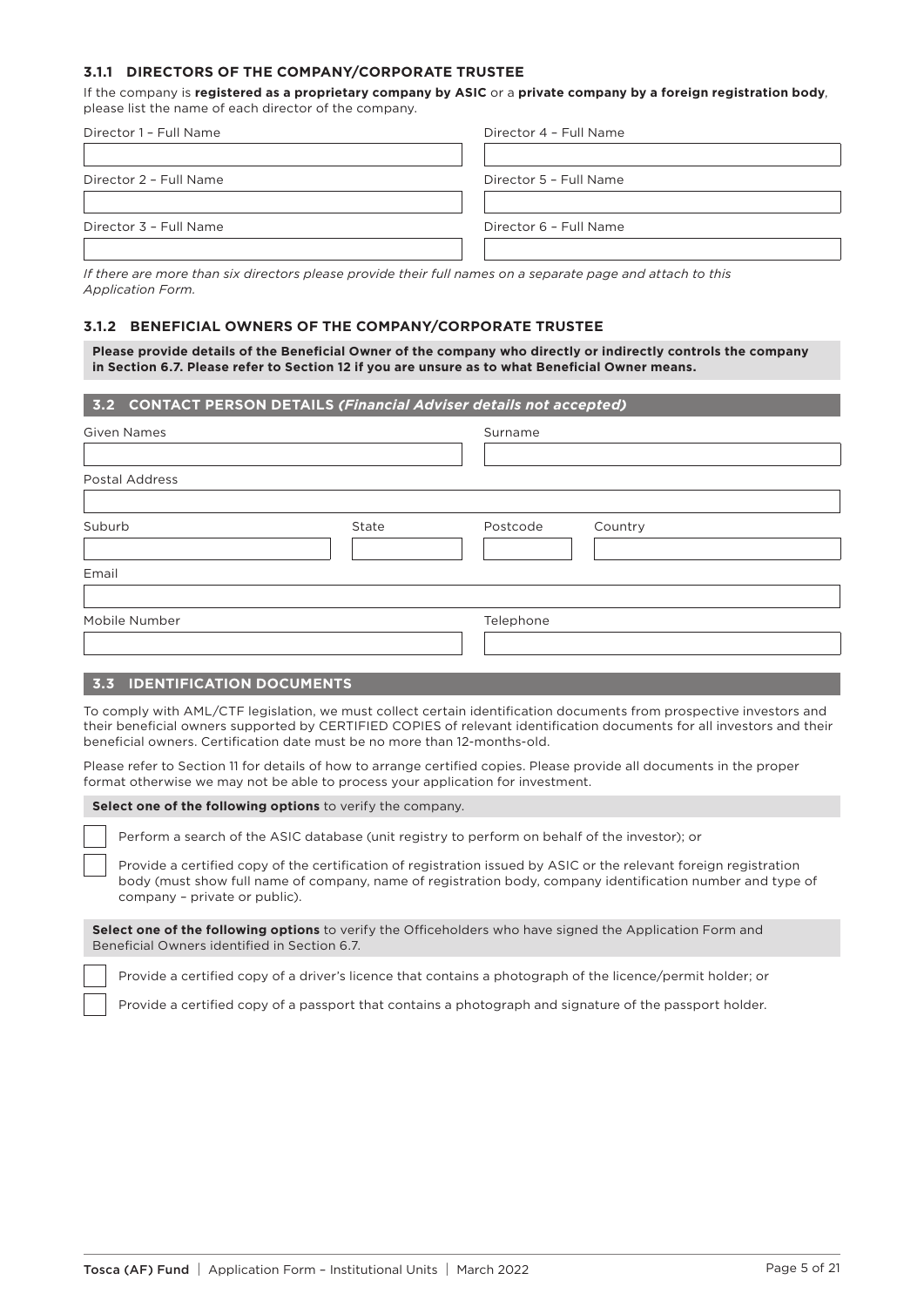# **4. TRUST/SUPERANNUATION FUND**

Complete this section if you are investing for, or on behalf of, a Trust/Superannuation Fund.

## **4.1 TRUST/FUND DETAILS**

| Country of Establishment                                                                                                    |       |                                     |         |
|-----------------------------------------------------------------------------------------------------------------------------|-------|-------------------------------------|---------|
|                                                                                                                             |       |                                     |         |
| Tax File Number or Exemption Code                                                                                           |       | Australian Business Number (if any) |         |
|                                                                                                                             |       |                                     |         |
| 4.1.1 TYPE OF TRUST                                                                                                         |       |                                     |         |
| (Please tick ONE box from the list below to indicate the type of Trust and provide the required information)                |       |                                     |         |
| Regulated Trust (e.g. self-managed superannuation fund)<br>Type A:                                                          |       |                                     |         |
| Name of regulator (e.g. ASIC, APRA, ATO)                                                                                    |       | Registration/Licensing details      |         |
|                                                                                                                             |       |                                     |         |
| Government Superannuation Fund<br>Type B:                                                                                   |       |                                     |         |
| Name of the legislation establishing the fund                                                                               |       |                                     |         |
|                                                                                                                             |       |                                     |         |
|                                                                                                                             |       |                                     |         |
| Foreign Superannuation Fund<br>Type C:                                                                                      |       |                                     |         |
| Name of Regulator                                                                                                           |       | Registration/Licensing Details      |         |
|                                                                                                                             |       |                                     |         |
| Other Type of Trust/Unregulated Trust<br>Type D:                                                                            |       |                                     |         |
| Trust Description (e.g. family, unit, charitable)                                                                           |       |                                     |         |
|                                                                                                                             |       |                                     |         |
|                                                                                                                             |       |                                     |         |
| ADDITIONAL INFORMATION FOR TYPE C AND TYPE D TRUSTS<br>4.2                                                                  |       |                                     |         |
| <b>SETTLOR OF THE TRUST</b><br>4.2.1                                                                                        |       |                                     |         |
|                                                                                                                             |       |                                     |         |
|                                                                                                                             |       |                                     |         |
| Tick this box if the initial contribution was less than AUD \$10,000.                                                       |       |                                     |         |
| Tick this box if the settlor of the trust is deceased.                                                                      |       |                                     |         |
| Provide the full name and address of the settlor of the trust.                                                              |       |                                     |         |
| <b>Given Names</b>                                                                                                          |       | Surname                             |         |
|                                                                                                                             |       |                                     |         |
| <b>Postal Address</b>                                                                                                       |       |                                     |         |
| Suburb                                                                                                                      | State | Postcode                            |         |
|                                                                                                                             |       |                                     | Country |
|                                                                                                                             |       |                                     |         |
| <b>BENEFICIARY DETAILS</b><br>4.2.2                                                                                         |       |                                     |         |
| Do the terms of the Trust identify the beneficiaries by reference to a membership of a class?                               |       |                                     |         |
| Yes - Describe the class of beneficiaries below (e.g. unit holders, family members of named person,<br>charitable purposes) |       |                                     |         |

**No** – Provide the full names of each beneficiary in respect of the trust in Section 6.7 (includes beneficial owners who ultimately own 25% or more of the trust). Refer to Section 12 if you are unsure as to what Beneficial Owner means.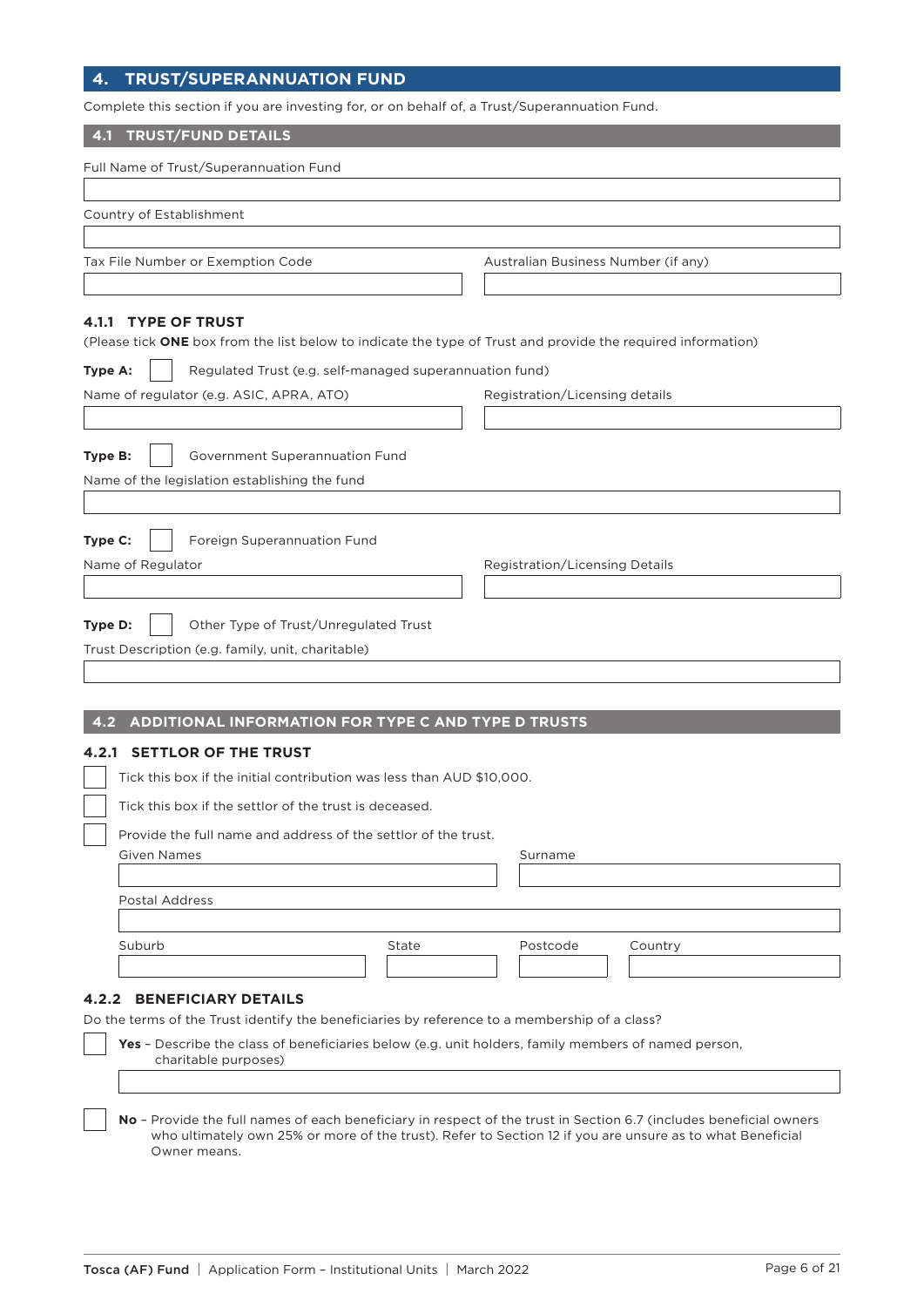If a trustee is an individual, please also complete Section 2. If a trustee is a company, please also complete Section 3.

## **4.4 IDENTIFICATION DOCUMENTS**

| To comply with AML/CTF legislation, we must collect certain information from prospective investors and their beneficial<br>owners, supported by CERTIFIED COPIES of relevant identification documents for all investors and their beneficial<br>owners. |
|---------------------------------------------------------------------------------------------------------------------------------------------------------------------------------------------------------------------------------------------------------|
| Please refer to Section 11 for details of how to arrange certified copies. Please provide all documents in the proper<br>format, otherwise we may not be able to process your application for investment.                                               |
| For Trusts identified under 4.1.1 as Type A & Type B - select one of the following options to verify the Trust.                                                                                                                                         |
| Perform a search of the relevant regulator's website e.g. 'Super Fund Lookup' (unit registry to perform on behalf<br>of the investor);                                                                                                                  |
| Provide a copy of an offer document of the managed investment scheme e.g. a copy of a Product Disclosure<br>Statement; or                                                                                                                               |
| Provide a copy or relevant extract of the legislation establishing the government superannuation fund sourced<br>from a government website.                                                                                                             |
| For Trusts identified under 4.1.1 as Type C & Type D - select one of the following options to verify the Trust.                                                                                                                                         |
| Provide a certified copy or a certified extract of the Trust Deed containing the cover page, recitals and<br>signature page;                                                                                                                            |
| Provide an original letter from a solicitor or qualified accountant that confirms the name of the Trust and full name<br>of the settlor of the Trust: or                                                                                                |
| Provide a notice issued by the Australian Taxation Office within the last 12 months (e.g. a Notice of Assessment).                                                                                                                                      |
| For Trusts identified under 4.1.1 as Type C & Type D - select one of the following options to verify the Beneficiaries<br>and the Beneficial Owners identified in Section 6.7.                                                                          |
| Provide a certified copy of a driver's licence that contains a photograph of the licence/permit holder; or                                                                                                                                              |
| Provide a certified copy of a passport that contains a photograph and signature of the passport holder.                                                                                                                                                 |

**AND** relevant identification documents for the trustee as specified in Section 2 or 3 (as applicable).

### **5. PAYMENT INSTRUCTIONS DISTRIBUTIONS AND WITHDRAWALS**

Please indicate how you would like your distributions to be paid by ticking one box only. A nomination in this section overrides any previous nominations. There may be periods in which no distribution is payable, or we may make interim distributions. We do not guarantee any particular level of distribution:

Reinvest in the Fund; or

Pay to my/our account *(Please provide your financial institution account details as per below).*

#### **Please note that if no election is made, and there is a distribution, your distribution will be suspended until an election is provided.**

#### **Financial Institution Account Details** *(must be an Australian financial institution)*

Please provide account details for the credit of withdrawals and credit of distributions. Unless requested otherwise, this will be the bank account we credit any withdrawal proceeds. By providing your nominated account details in this section you authorise the Issuer to use these details for all future transaction requests that you make until written notice is provided otherwise. For additional investments, a nomination in this section overrides any previous nominations.

| Bank/Institution    | <b>Branch</b>         |  |
|---------------------|-----------------------|--|
|                     |                       |  |
| <b>Account Name</b> |                       |  |
|                     |                       |  |
| <b>BSB</b>          | <b>Account Number</b> |  |
|                     |                       |  |

*The name of your nominated bank account must be the same as the Investor's name.*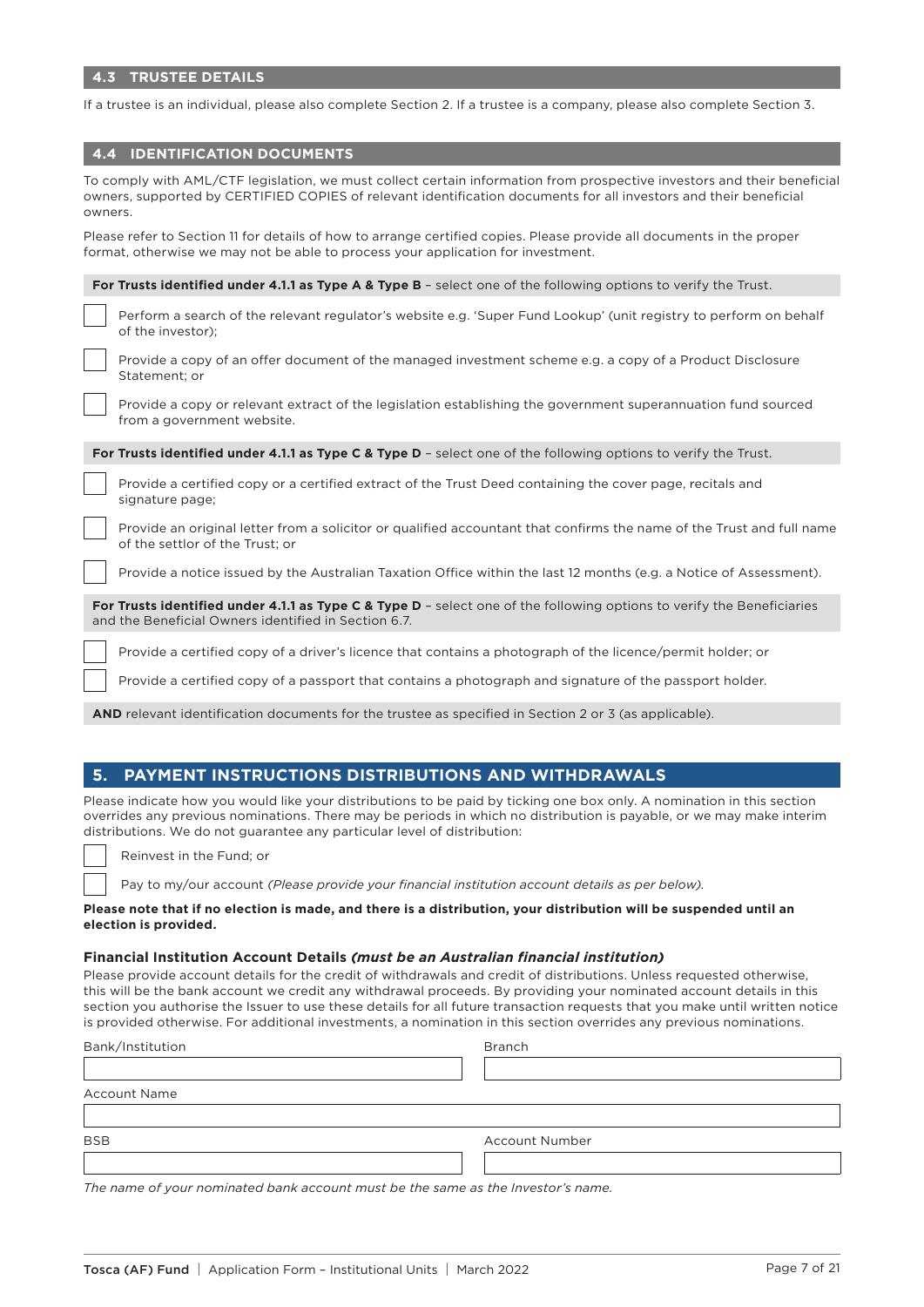# **6. ACCOUNT HOLDER'S TAX RESIDENCY AND CLASSIFICATION – FATCA & CRS**

The certification is being used to comply with the U.S. Foreign Account Tax Compliance Act (**FATCA**) and OECD Common Reporting Standards (**CRS**).

The account holder is the person listed or identified as applicant in Sections 2, 3 and 4 (**Account Holder**).

The Account Holder's Country of Tax Residence, Tax payer Identification Number (**TIN**) or Tax File Number (**TFN**), Global Intermediary Identification Number (**GIIN**), FATCA Status, CRS Status and Controlling Persons (includes Beneficial Ownership details) must be provided in this section. If the person opening the account is not a Financial Institution and is acting as an intermediary, agent, custodian, nominee, signatory, investment advisor or legal guardian on behalf of one or more other account holders, this form must be completed by or on behalf of that other person who is referred to as the Account Holder.

Please refer to Section 12 for the relevant definitions and FATCA/CRS classifications.

If you are unable to complete this form please seek appropriate advice relating to the tax information required. For further details relating to the implementation of FATCA and CRS, please refer to the Australian Taxation Office's guidance material link:

[https://www.ato.gov.au/General/International-tax-agreements/In-detail/International-arrangements/Automatic](https://www.ato.gov.au/General/International-tax-agreements/In-detail/International-arrangements/Automatic-exchange-of-information---CRS-and-FATCA/)[exchange-of-information---CRS-and-FATCA/](https://www.ato.gov.au/General/International-tax-agreements/In-detail/International-arrangements/Automatic-exchange-of-information---CRS-and-FATCA/)

If you are applying:

- i. **As an Individual/Joint Investors/Sole Trader** please complete Section 6.1 and 6.6.
- ii. **All other types of entities** please complete Sections 6.2, 6.3, 6.4, 6.5, 6.6 and 6.7 (if required).

# **6.1 TAX RESIDENCE – INDIVIDUAL/SOLE TRADER**

#### **6.1.1 INVESTOR 1**

**No**

Please provide details for all jurisdictions in which the Account Holder is resident for tax purposes (including Australia).

If no TIN is available, please select one of the reasons below against the appropriate country.

**Reason A** - The country where the Account Holder is liable to pay tax does not issue TINs to its residents

**Reason B** – The Account Holder is otherwise unable to obtain a TIN or equivalent number. *(If you select this reason below, please explain why you are unable to obtain a TIN.)*

| <b>Reason C</b> - No TIN is required. (Only select this reason if the domestic law of the relevant jurisdiction |  |  |
|-----------------------------------------------------------------------------------------------------------------|--|--|
| does not require the TIN to be disclosed.)                                                                      |  |  |

| Country of Tax Residence 1                                                                    | TIN <sub>1</sub> /TFN <sub>1</sub> | Reason if no TIN: |
|-----------------------------------------------------------------------------------------------|------------------------------------|-------------------|
|                                                                                               |                                    | B<br>A            |
| Country of Tax Residence 2 (if applicable)                                                    | TIN 2/TFN 2 (if applicable)        | Reason if no TIN: |
|                                                                                               |                                    | B<br>A            |
| Country of Tax Residence 3 (if applicable)                                                    | TIN 3/TFN 3 (if applicable)        | Reason if no TIN: |
|                                                                                               |                                    | B                 |
| If Reason B has been selected above, please explain why you are not required to obtain a TIN? |                                    |                   |
|                                                                                               |                                    |                   |

#### **I certify the tax residence countries provided represent all countries in which I am considered a tax resident.**

If the Account Holder has any additional countries of tax residence, please attach a statement to this form containing the Country and TIN for each additional country.

#### **6.1.2 IS THE ACCOUNT HOLDER A U.S. PERSON?**

A U.S. person includes a U.S. citizen or resident alien of the U.S. even if residing outside the U.S.

**Yes** If 'Yes', the Account Holder's U.S. country of residence and U.S. Tax Identification Number must be provided above.

*(If individual, proceed to Section 6.6. If Joint Investor, proceed to Section 6.1.3)*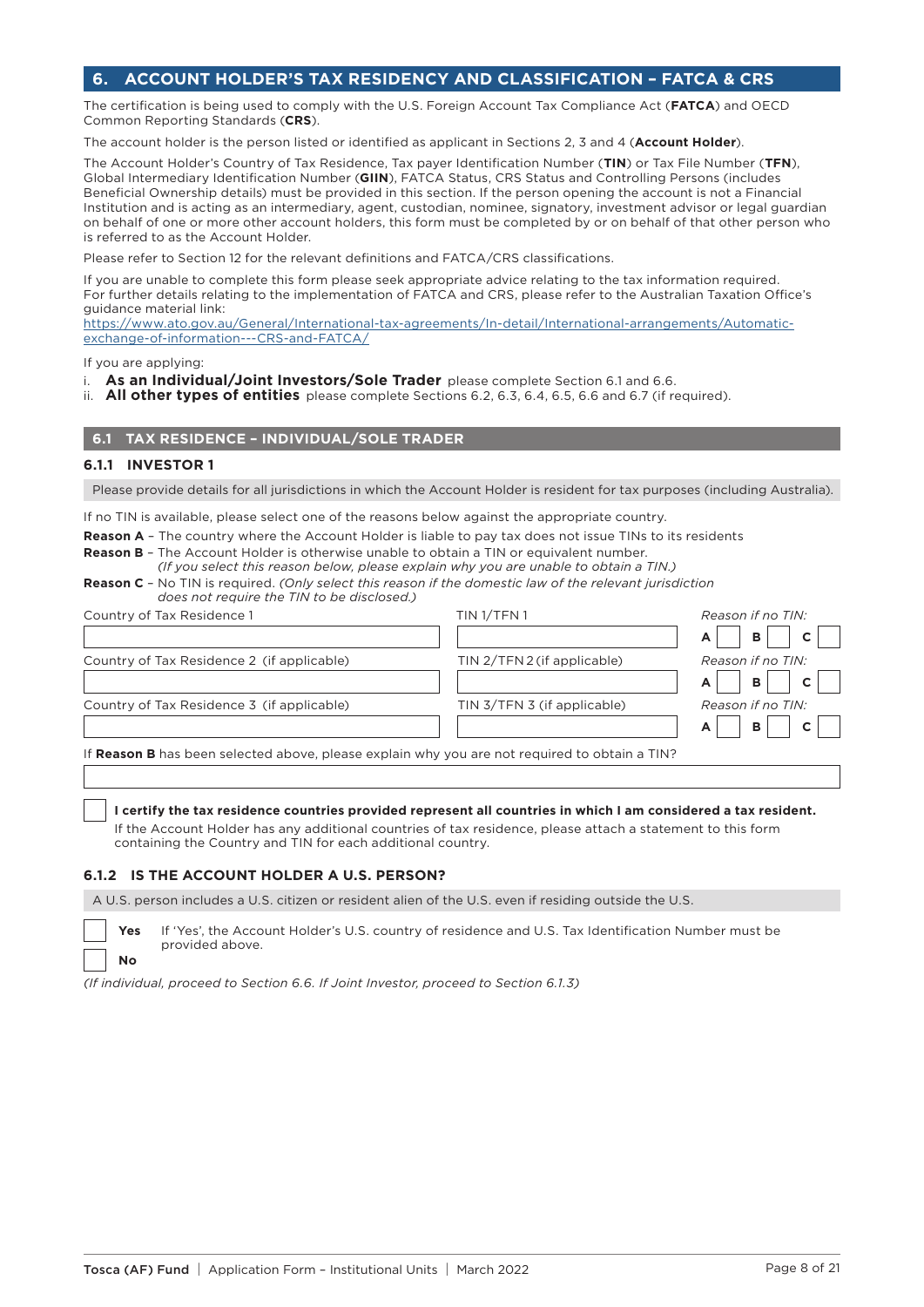## **6.1.3 INVESTOR 2**

Please provide details for all jurisdictions in which the Account Holder is resident for tax purposes (including Australia).

If no TIN is available, please select one of the reasons below against the appropriate country.

**Reason A** – The country where the Account Holder is liable to pay tax does not issue TINs to its residents

**Reason B** – The Account Holder is otherwise unable to obtain a TIN or equivalent number. *(If you select this reason below, please explain why you are unable to obtain a TIN.)*

| <b>Reason C</b> - No TIN is required. (Only select this reason if the domestic law of the relevant jurisdiction |
|-----------------------------------------------------------------------------------------------------------------|
| does not require the TIN to be disclosed.)                                                                      |

| Country of Tax Residence 1                                                                    | TIN 1/TFN 1                 | Reason if no TIN: |
|-----------------------------------------------------------------------------------------------|-----------------------------|-------------------|
|                                                                                               |                             | B<br>A            |
| Country of Tax Residence 2 (if applicable)                                                    | TIN 2/TFN 2 (if applicable) | Reason if no TIN: |
|                                                                                               |                             | B<br>A            |
| Country of Tax Residence 3 (if applicable)                                                    | TIN 3/TFN 3 (if applicable) | Reason if no TIN: |
|                                                                                               |                             | B<br>A            |
| If Reason B has been selected above, please explain why you are not required to obtain a TIN? |                             |                   |
|                                                                                               |                             |                   |

#### **I certify the tax residence countries provided represent all countries in which I am considered a tax resident.**

If the Account Holder has any additional countries of tax residence, please attach a statement to this form containing the Country and TIN for each additional country.

#### **6.1.4 IS THE ACCOUNT HOLDER A U.S. PERSON?**

A U.S. person includes a U.S. citizen or resident alien of the U.S. even if residing outside the U.S.

| Y۵     |
|--------|
| O<br>N |

**Yes** If 'Yes', the Account Holder's U.S. country of residence and U.S. Tax Identification Number must be provided above.

*(Proceed to Section 6.6)*

#### **6.2 ACCOUNT HOLDER'S GIIN (IF ANY) – COMPANIES, TRUSTS AND OTHER TYPES OF ENTITIES**

Account Holder's GIIN *(if any)*

Sponsoring Entity's Name *(if the Account Holder is a sponsored entity, please provide the sponsor's GIIN)*

### **6.3 TAX RESIDENCE OF THE ACCOUNT HOLDER – COMPANIES, TRUSTS AND OTHER TYPES OF ENTITIES**

Please provide details for all jurisdictions in which the Account Holder is resident for tax purposes (including Australia).

If no TIN is available, please select one of the reasons below against the appropriate country.

**Reason A** – The country where the Account Holder is liable to pay tax does not issue TINs to its residents

**Reason B** – The Account Holder is otherwise unable to obtain a TIN or equivalent number. *(If you select this reason below, please explain why you are unable to obtain a TIN.)*

| <b>Reason C</b> - No TIN is required. (Only select this reason if the domestic law of the relevant jurisdiction |
|-----------------------------------------------------------------------------------------------------------------|
| does not require the TIN to be disclosed.)                                                                      |

| Country of Tax Residence 1                                                                    | TIN <sub>1/TFN1</sub>       | Reason if no TIN:      |
|-----------------------------------------------------------------------------------------------|-----------------------------|------------------------|
|                                                                                               |                             | B<br>A                 |
| Country of Tax Residence 2 (if applicable)                                                    | TIN 2/TFN 2 (if applicable) | Reason if no TIN:      |
|                                                                                               |                             | B.<br>A                |
| Country of Tax Residence 3 (if applicable)                                                    | TIN 3/TFN 3 (if applicable) | Reason if no TIN:      |
|                                                                                               |                             | B<br>$\mathbf{C}$<br>A |
| If Reason B has been selected above, please explain why you are not required to obtain a TIN? |                             |                        |

#### **I/we certify the tax residence countries provided represent all countries in which the Account Holder is considered a tax resident.**

If the Account Holder has any additional countries of tax residence, please attach a statement to this form containing the Country and TIN for each additional country.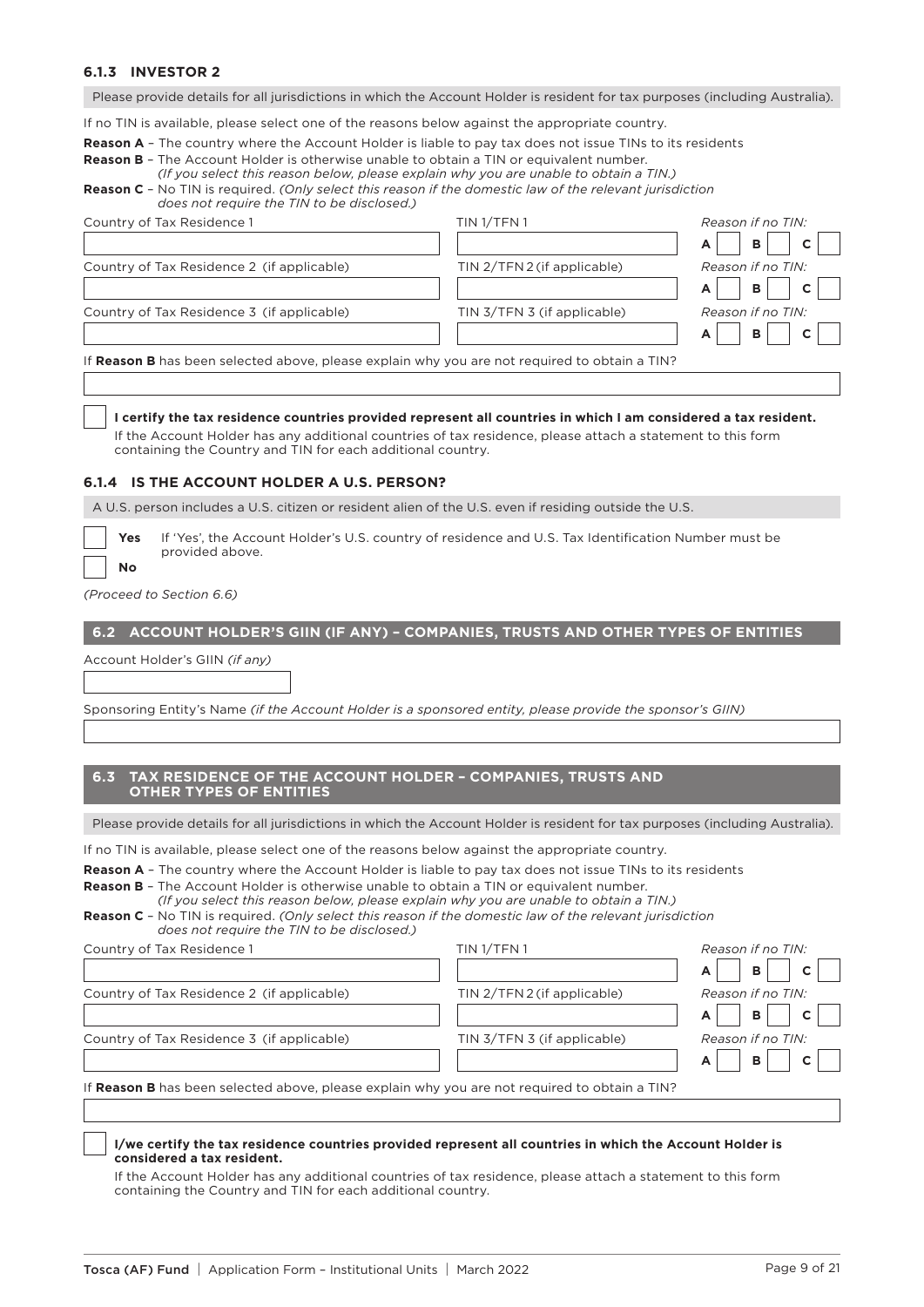| 6.4                                                                    |            | FATCA STATUS - COMPANIES, TRUSTS AND OTHER TYPES OF ENTITIES                                                                                                                                                                 |  |  |
|------------------------------------------------------------------------|------------|------------------------------------------------------------------------------------------------------------------------------------------------------------------------------------------------------------------------------|--|--|
|                                                                        |            | <b>6.4.1 U.S. PERSON CERTIFICATION</b>                                                                                                                                                                                       |  |  |
|                                                                        |            | Is the Account Holder a specified U.S. person?                                                                                                                                                                               |  |  |
|                                                                        |            | Yes Provide a U.S. Taxpayer Identification Number (TIN):<br>(Proceed to Section 6.5)                                                                                                                                         |  |  |
|                                                                        | <b>No</b>  | (Proceed to Section 6.4.2)                                                                                                                                                                                                   |  |  |
|                                                                        |            | 6.4.2 NON U.S. PERSON CERTIFICATION                                                                                                                                                                                          |  |  |
|                                                                        |            | Select a classification that matches your FATCA status:<br>Select only a single category.                                                                                                                                    |  |  |
|                                                                        |            | <b>Exempt Beneficial Owner (includes self-managed superannuation fund)</b> (Proceed to Section 6.5)                                                                                                                          |  |  |
|                                                                        |            | Active NFFE (Proceed to Section 6.5)                                                                                                                                                                                         |  |  |
|                                                                        |            | <b>Passive NFFE</b> (Proceed to Section 6.5 and also Complete 6.7)                                                                                                                                                           |  |  |
|                                                                        |            | <b>Direct Reporting NFFE</b> (Provide GIIN in Section 6.2 then proceed to Section 6.5)                                                                                                                                       |  |  |
|                                                                        |            | Participating FFI (Provide GIIN in Section 6.2 then proceed to Section 6.5)                                                                                                                                                  |  |  |
|                                                                        |            | <b>Local/Partner Jurisdiction FFI</b> (Provide GIIN in Section 6.2 then proceed to Section 6.5)                                                                                                                              |  |  |
|                                                                        |            | <b>Deemed-Compliant FFI</b>                                                                                                                                                                                                  |  |  |
|                                                                        |            | Select deemed-compliant category:                                                                                                                                                                                            |  |  |
|                                                                        |            | Trustee-Documented Trust (Provide Trustee GIIN and Trustee name in Section 6.2 then proceed to<br>Section 6.5)                                                                                                               |  |  |
|                                                                        |            | Sponsored Investment Vehicle (Provide GIIN and Sponsor's name in Section 6.2 then proceed to Section 6.5)                                                                                                                    |  |  |
|                                                                        |            | Registered-Deemed Compliant FFI (Provide GIIN in Section 6.2 then proceed to Section 6.5)                                                                                                                                    |  |  |
|                                                                        |            | Other Deemed-Compliant Category (Proceed to Section 6.5)                                                                                                                                                                     |  |  |
|                                                                        |            | <b>Nonparticipating FFI</b> (Proceed to Section 6.5)                                                                                                                                                                         |  |  |
|                                                                        |            | Sponsored Direct Reporting NFFE (Provide GIIN and Sponsor's name in Section 6.2 then proceed to Section 6.5)                                                                                                                 |  |  |
|                                                                        |            | <b>Other - describe the FATCA status</b>                                                                                                                                                                                     |  |  |
|                                                                        |            |                                                                                                                                                                                                                              |  |  |
|                                                                        |            | (Proceed to Section 6.5)                                                                                                                                                                                                     |  |  |
| 6.5                                                                    |            | CRS STATUS - COMPANIES, TRUSTS AND OTHER TYPES OF ENTITIES                                                                                                                                                                   |  |  |
|                                                                        |            | <b>6.5.1 FINANCIAL INSTITUTION</b>                                                                                                                                                                                           |  |  |
|                                                                        |            | Are you a Financial Institution for the purpose of CRS?                                                                                                                                                                      |  |  |
|                                                                        | <b>Yes</b> | <b>Reporting Financial Institution</b>                                                                                                                                                                                       |  |  |
|                                                                        |            | Non-Reporting Financial Institution (includes Broad Participation Retirement Fund, Narrow<br>Participation Retirement Fund, Exempt Collective Investment Vehicle and Trustee Documented Trust)<br>(Proceed to Section 6.5.2) |  |  |
|                                                                        | No         | (Proceed to Section 6.5.3)                                                                                                                                                                                                   |  |  |
| <b>INVESTMENT ENTITY</b><br>6.5.2                                      |            |                                                                                                                                                                                                                              |  |  |
| Are you an Investment Entity managed by another Financial Institution? |            |                                                                                                                                                                                                                              |  |  |
|                                                                        | Yes        | If any tax residence country provided is not a participating CRS jurisdiction, then complete Section 6.6 and<br>Section 6.7.                                                                                                 |  |  |
|                                                                        | No         | (Proceed to Section 6.6)                                                                                                                                                                                                     |  |  |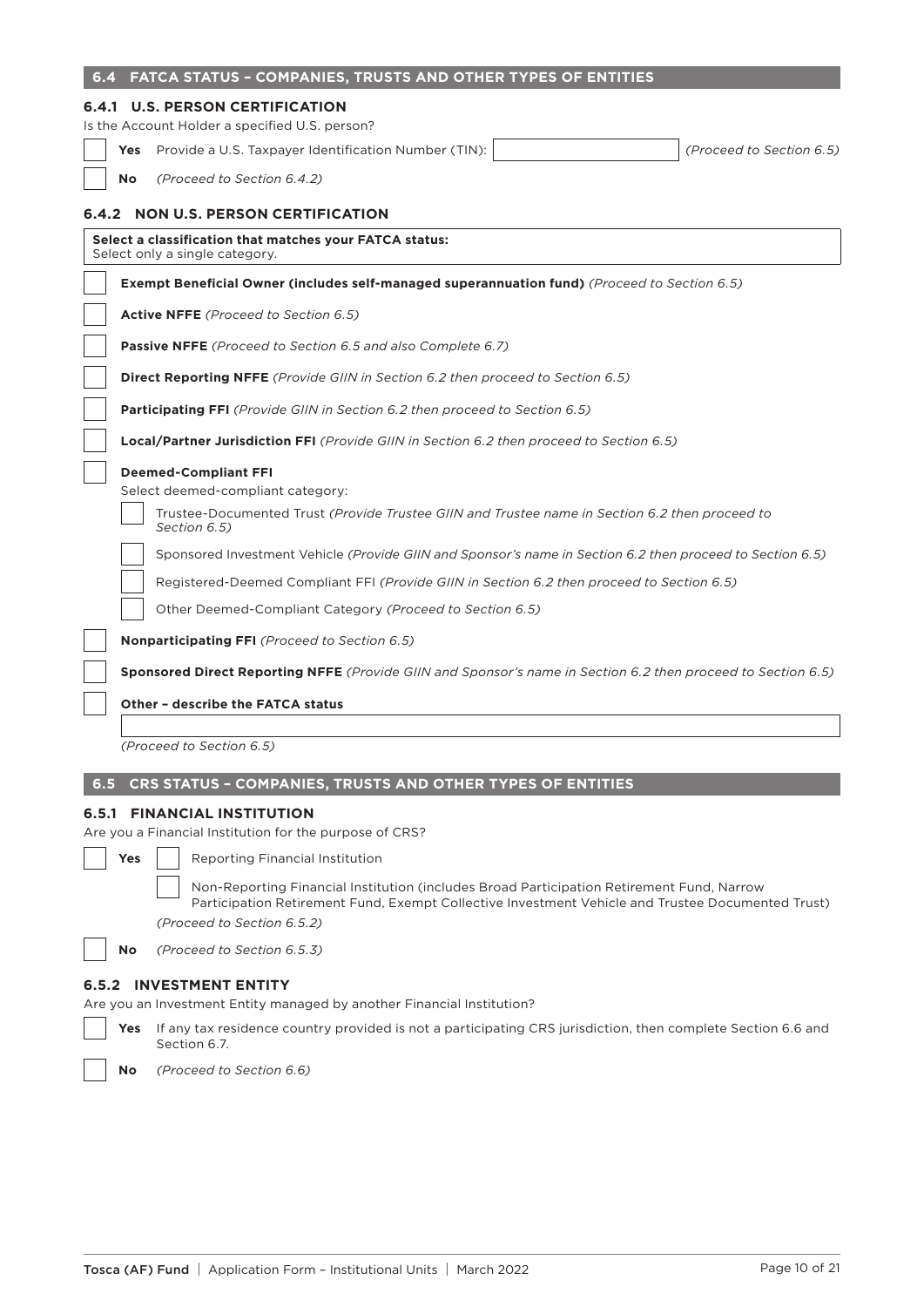## **6.5.3 NON-FINANCIAL ENTITY (NFE)**

**O.3.3 NON-FINANCIAL ENIIIY (NFE)**<br>If the Account Holder is a Non-Financial Entity (NFE), select a classification that matches your CRS sta

|                                                                                                                                                                                                                                                                                                                                                       | If the Account Holder is a Non-Financial Entity (NFE), select a classification that matches your CRS status: |                          |                                                                                                                                                                                                                                                                                                                                                                     |  |
|-------------------------------------------------------------------------------------------------------------------------------------------------------------------------------------------------------------------------------------------------------------------------------------------------------------------------------------------------------|--------------------------------------------------------------------------------------------------------------|--------------------------|---------------------------------------------------------------------------------------------------------------------------------------------------------------------------------------------------------------------------------------------------------------------------------------------------------------------------------------------------------------------|--|
|                                                                                                                                                                                                                                                                                                                                                       | <b>Other Active NFE</b> (Proceed to Section 6.6)                                                             |                          |                                                                                                                                                                                                                                                                                                                                                                     |  |
|                                                                                                                                                                                                                                                                                                                                                       | Passive NFE (Proceed to Section 6.6 and also Complete 6.7)                                                   |                          |                                                                                                                                                                                                                                                                                                                                                                     |  |
|                                                                                                                                                                                                                                                                                                                                                       | Government Entity, International Organisation and Central Bank (Proceed to Section 6.6)                      |                          |                                                                                                                                                                                                                                                                                                                                                                     |  |
|                                                                                                                                                                                                                                                                                                                                                       | (or entity related to such a corporation):                                                                   |                          | A corporation, the stock of which is regularly traded on an established securities market                                                                                                                                                                                                                                                                           |  |
|                                                                                                                                                                                                                                                                                                                                                       | Name of Securities Market:<br>OR                                                                             |                          |                                                                                                                                                                                                                                                                                                                                                                     |  |
|                                                                                                                                                                                                                                                                                                                                                       | Name of Related Entity:                                                                                      |                          |                                                                                                                                                                                                                                                                                                                                                                     |  |
|                                                                                                                                                                                                                                                                                                                                                       |                                                                                                              | (Proceed to Section 6.6) |                                                                                                                                                                                                                                                                                                                                                                     |  |
|                                                                                                                                                                                                                                                                                                                                                       | Other - describe the CRS Status                                                                              |                          |                                                                                                                                                                                                                                                                                                                                                                     |  |
|                                                                                                                                                                                                                                                                                                                                                       |                                                                                                              |                          |                                                                                                                                                                                                                                                                                                                                                                     |  |
|                                                                                                                                                                                                                                                                                                                                                       | (Proceed to Section 6.6)                                                                                     |                          |                                                                                                                                                                                                                                                                                                                                                                     |  |
| 6.6                                                                                                                                                                                                                                                                                                                                                   | <b>DECLARATIONS AND SIGNATURE</b>                                                                            |                          |                                                                                                                                                                                                                                                                                                                                                                     |  |
|                                                                                                                                                                                                                                                                                                                                                       |                                                                                                              |                          | • I/we acknowledge and agree that information contained in this form and information regarding the account(s) set out<br>above may be reported to the Australian Taxation Office (ATO) as required under the relevant laws and the ATO may<br>provide the information to the country or countries in which I/we/Account Holder am/are/is resident for tax purposes. |  |
|                                                                                                                                                                                                                                                                                                                                                       | suitably updated certification within 30 days of such change in circumstances.                               |                          | • I/we undertake to advise the relevant trustee/responsible entity and/or their relevant agent of any change in<br>circumstances which causes the information contained herein to become incorrect and to provide them with a                                                                                                                                       |  |
|                                                                                                                                                                                                                                                                                                                                                       | account(s) to which this form relates.                                                                       |                          | • I/we certify that I am/we are the Account Holder (or I am/we are authorised to sign for the Account Holder) of all the                                                                                                                                                                                                                                            |  |
|                                                                                                                                                                                                                                                                                                                                                       | true correct and complete.                                                                                   |                          | • I/we declare that all statements made on this form/in this declaration are, to the best of my/our knowledge and belief,                                                                                                                                                                                                                                           |  |
|                                                                                                                                                                                                                                                                                                                                                       | Signature                                                                                                    |                          | Signature                                                                                                                                                                                                                                                                                                                                                           |  |
|                                                                                                                                                                                                                                                                                                                                                       |                                                                                                              |                          |                                                                                                                                                                                                                                                                                                                                                                     |  |
|                                                                                                                                                                                                                                                                                                                                                       | Name of Signer                                                                                               |                          | Name of Signer                                                                                                                                                                                                                                                                                                                                                      |  |
|                                                                                                                                                                                                                                                                                                                                                       | Capacity in which Signing (if not signed by account holder)                                                  |                          | Capacity in which Signing (if not signed by account holder)                                                                                                                                                                                                                                                                                                         |  |
| Date                                                                                                                                                                                                                                                                                                                                                  |                                                                                                              |                          | Date                                                                                                                                                                                                                                                                                                                                                                |  |
|                                                                                                                                                                                                                                                                                                                                                       |                                                                                                              |                          |                                                                                                                                                                                                                                                                                                                                                                     |  |
| 6.7                                                                                                                                                                                                                                                                                                                                                   |                                                                                                              |                          | <b>CONTROLLING PERSONS (INCLUDES BENEFICIARY DETAILS UNDER SECTIONS 3.1.2 AND 4.2.2)</b>                                                                                                                                                                                                                                                                            |  |
| This section is considered an integral part of the self-certification to which it is associated. In case of uncertainty<br>relating to the Controlling Persons/Beneficial Ownership, please seek professional tax or legal advice. If there is a<br>change in Controlling Persons/Beneficial Ownership, please submit an updated form within 30 days. |                                                                                                              |                          |                                                                                                                                                                                                                                                                                                                                                                     |  |
| 6.7.1                                                                                                                                                                                                                                                                                                                                                 | <b>CONTROLLING PERSON 1 AND/OR</b>                                                                           |                          | <b>BENEFICIAL OWNER 1</b>                                                                                                                                                                                                                                                                                                                                           |  |
|                                                                                                                                                                                                                                                                                                                                                       | First Name                                                                                                   | Family Name/Surname      |                                                                                                                                                                                                                                                                                                                                                                     |  |
|                                                                                                                                                                                                                                                                                                                                                       | <b>Current Residential Address</b>                                                                           |                          |                                                                                                                                                                                                                                                                                                                                                                     |  |
|                                                                                                                                                                                                                                                                                                                                                       |                                                                                                              |                          |                                                                                                                                                                                                                                                                                                                                                                     |  |
|                                                                                                                                                                                                                                                                                                                                                       | City/Town                                                                                                    | State/Province           | Postcode<br>Country (do not abbreviate)                                                                                                                                                                                                                                                                                                                             |  |
|                                                                                                                                                                                                                                                                                                                                                       | Date of Birth (DD/MM/YYYY)                                                                                   | City/Town of Birth       | Country of Birth                                                                                                                                                                                                                                                                                                                                                    |  |
|                                                                                                                                                                                                                                                                                                                                                       |                                                                                                              |                          |                                                                                                                                                                                                                                                                                                                                                                     |  |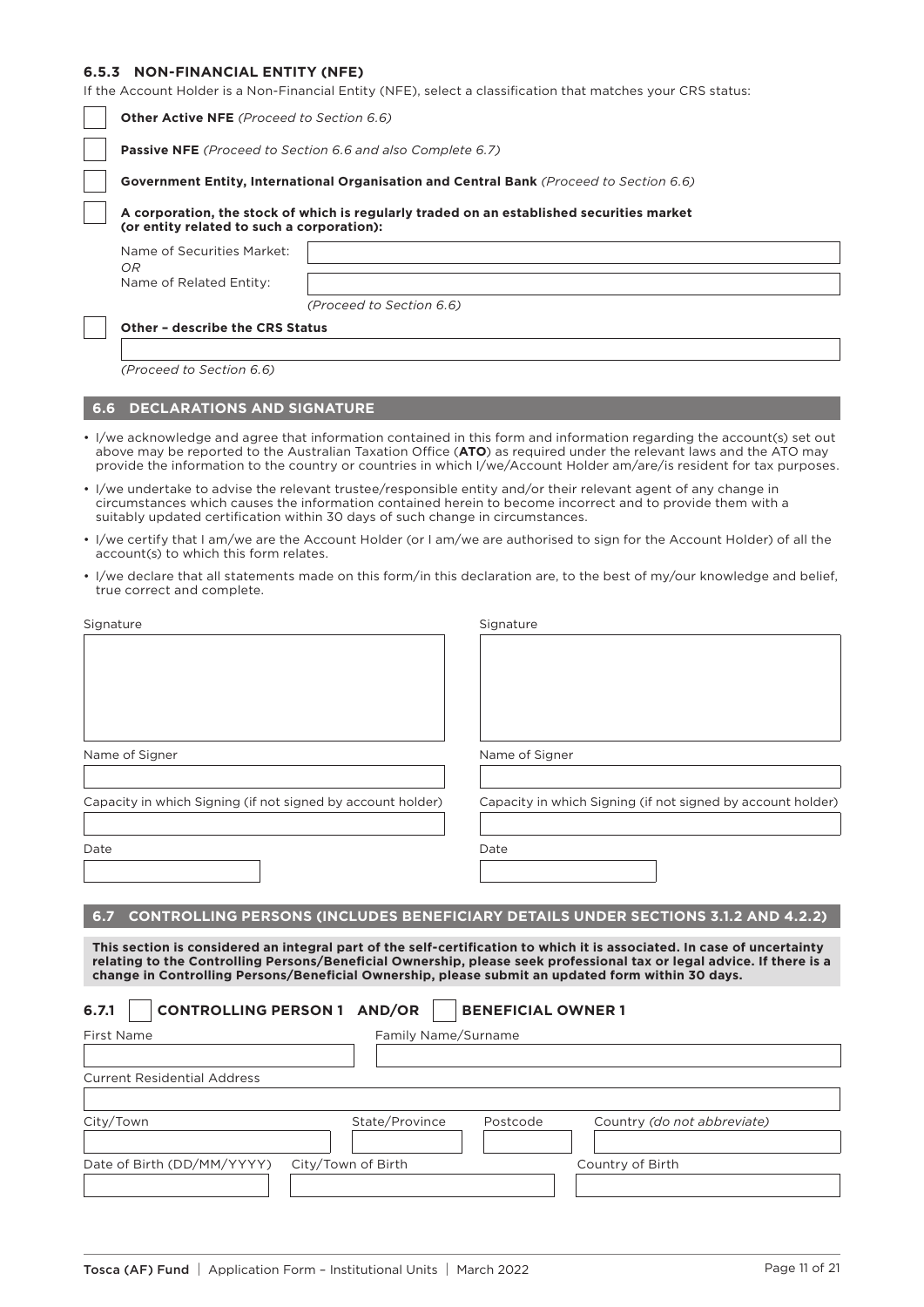Please provide details for all jurisdictions in which the Controlling Person is resident for tax purposes (including Australia).

If no TIN is available, please select one of the reasons below against the appropriate country.

**Reason A** – The country where the Controlling Person is liable to pay tax does not issue TINs to its residents

| <b>Reason B</b> - The Controlling Person is otherwise unable to obtain a TIN or equivalent number.              |
|-----------------------------------------------------------------------------------------------------------------|
| (If you select this reason below, please explain why you are unable to obtain a TIN.)                           |
| <b>Reason C</b> - No TIN is required. (Only select this reason if the domestic law of the relevant jurisdiction |
| does not require the TIN to be disclosed.)                                                                      |

| Country of Tax Residence 1                                                                                                                                                                                                                                                                                                                                                                                                                                                           | TIN <sub>1</sub> /TFN <sub>1</sub>      | Reason if no TIN: |  |
|--------------------------------------------------------------------------------------------------------------------------------------------------------------------------------------------------------------------------------------------------------------------------------------------------------------------------------------------------------------------------------------------------------------------------------------------------------------------------------------|-----------------------------------------|-------------------|--|
|                                                                                                                                                                                                                                                                                                                                                                                                                                                                                      |                                         | в<br>А            |  |
| Country of Tax Residence 2 (if applicable)                                                                                                                                                                                                                                                                                                                                                                                                                                           | TIN 2/TFN 2 (if applicable)             | Reason if no TIN: |  |
|                                                                                                                                                                                                                                                                                                                                                                                                                                                                                      |                                         | в<br>A            |  |
| Country of Tax Residence 3 (if applicable)                                                                                                                                                                                                                                                                                                                                                                                                                                           | TIN 3/TFN 3 (if applicable)             | Reason if no TIN: |  |
|                                                                                                                                                                                                                                                                                                                                                                                                                                                                                      |                                         | B<br>C            |  |
| If Reason B has been selected above, please explain why you are not required to obtain a TIN?                                                                                                                                                                                                                                                                                                                                                                                        |                                         |                   |  |
| I/we certify the tax residence countries provided represent all countries in which the Controlling Person is<br>considered a tax resident.<br>If the Controlling Person has any additional countries of tax residence, please attach a statement to this form<br>containing the Country and TIN for each additional country.                                                                                                                                                         |                                         |                   |  |
| 6.7.2<br><b>CONTROLLING PERSON 2 AND/OR</b>                                                                                                                                                                                                                                                                                                                                                                                                                                          | <b>BENEFICIAL OWNER 2</b>               |                   |  |
| <b>First Name</b><br>Family Name/Surname                                                                                                                                                                                                                                                                                                                                                                                                                                             |                                         |                   |  |
|                                                                                                                                                                                                                                                                                                                                                                                                                                                                                      |                                         |                   |  |
| <b>Current Residential Address</b>                                                                                                                                                                                                                                                                                                                                                                                                                                                   |                                         |                   |  |
| City/Town<br>State/Province                                                                                                                                                                                                                                                                                                                                                                                                                                                          | Postcode<br>Country (do not abbreviate) |                   |  |
|                                                                                                                                                                                                                                                                                                                                                                                                                                                                                      |                                         |                   |  |
| Date of Birth (DD/MM/YYYY)<br>City/Town of Birth                                                                                                                                                                                                                                                                                                                                                                                                                                     | Country of Birth                        |                   |  |
|                                                                                                                                                                                                                                                                                                                                                                                                                                                                                      |                                         |                   |  |
| Please provide details for all jurisdictions in which the Controlling Person is resident for tax purposes<br>(including Australia).                                                                                                                                                                                                                                                                                                                                                  |                                         |                   |  |
| If no TIN is available, please select one of the reasons below against the appropriate country.                                                                                                                                                                                                                                                                                                                                                                                      |                                         |                   |  |
| <b>Reason A</b> - The country where the Controlling Person is liable to pay tax does not issue TINs to its residents<br><b>Reason B -</b> The Controlling Person is otherwise unable to obtain a TIN or equivalent number.<br>(If you select this reason below, please explain why you are unable to obtain a TIN.)<br><b>Reason C</b> - No TIN is required. (Only select this reason if the domestic law of the relevant jurisdiction<br>does not require the TIN to be disclosed.) |                                         |                   |  |
| Country of Tax Residence 1                                                                                                                                                                                                                                                                                                                                                                                                                                                           | TIN 1/TFN 1                             | Reason if no TIN: |  |
|                                                                                                                                                                                                                                                                                                                                                                                                                                                                                      |                                         | в                 |  |
| Country of Tax Residence 2 (if applicable)                                                                                                                                                                                                                                                                                                                                                                                                                                           | TIN 2/TFN 2 (if applicable)             | Reason if no TIN: |  |
|                                                                                                                                                                                                                                                                                                                                                                                                                                                                                      |                                         | в<br>A            |  |
| Country of Tax Residence 3 (if applicable)                                                                                                                                                                                                                                                                                                                                                                                                                                           | TIN 3/TFN 3 (if applicable)             | Reason if no TIN: |  |
|                                                                                                                                                                                                                                                                                                                                                                                                                                                                                      |                                         | в                 |  |
| If Reason B has been selected above, please explain why you are not required to obtain a TIN?                                                                                                                                                                                                                                                                                                                                                                                        |                                         |                   |  |

### **I/we certify the tax residence countries provided represent all countries in which the Controlling Person is considered a tax resident.**

If the Controlling Person has any additional countries of tax residence, please attach a statement to this form containing the Country and TIN for each additional country.

If there are more than 2 Controlling Persons, please provide their Country of Tax Residence details on a separate page and attach to this Application Form.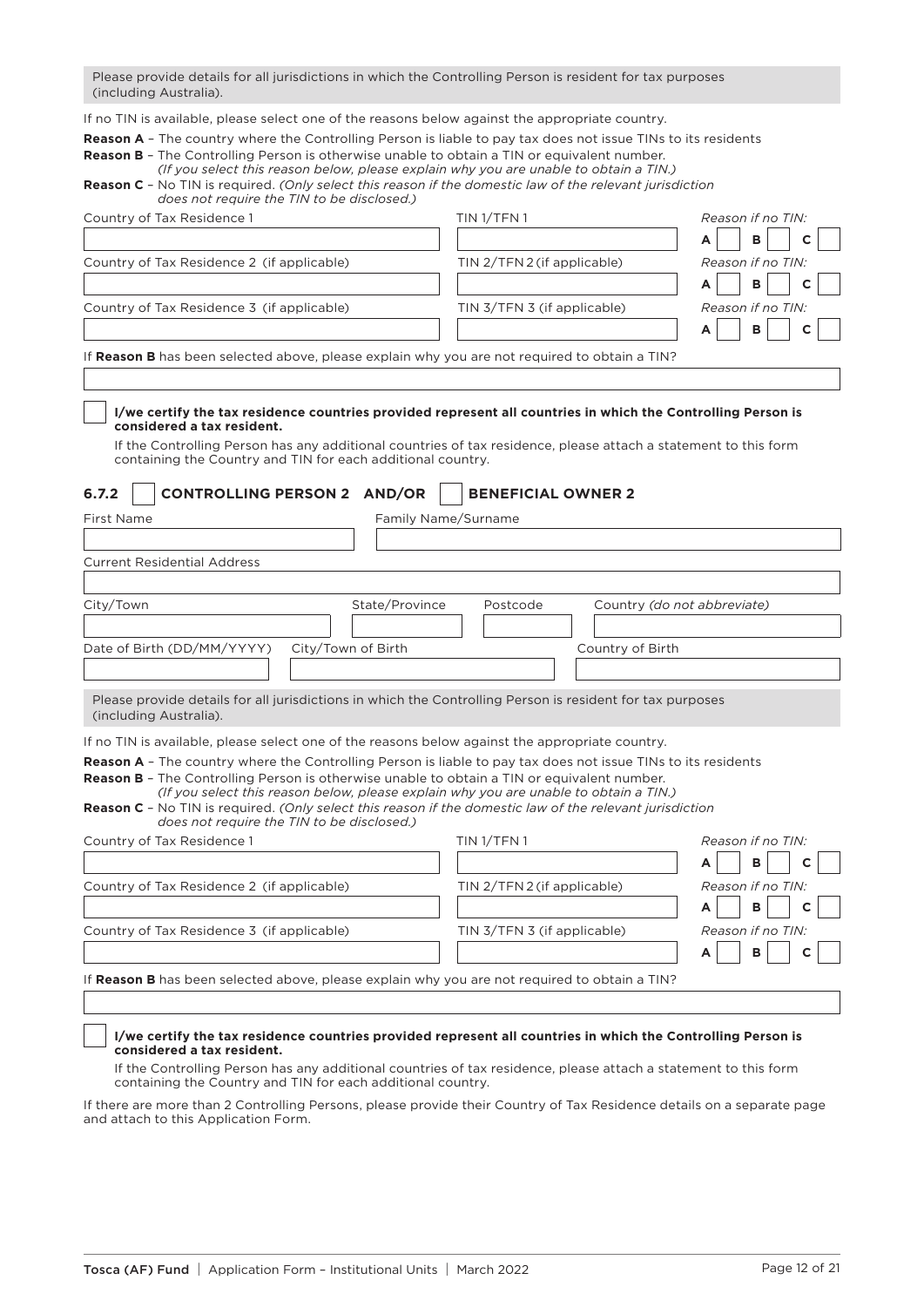## **7. POLITICALLY EXPOSED PERSON (PEP) – Refer to Section 12 for details**

Are there any PEPs under this Application Form?

| Yes |
|-----|
| ٩o  |

If yes, please provide the name of anyone that is named in this Application Form as a PEP (includes investors, company directors and beneficial owners) or is an immediate family member or close associate of a PEP.

#### **Name of the PEP**

**Description of PEP's position**

#### **Name of the PEP**

#### **Description of PEP's position**

If there are more than 2 PEPs please provide the details on a separate page and attach to this Application Form.

## **8. PRIVACY**

*or*

I/we acknowledge, by completing this application form, that the collection of my/our personal information may be required by the Financial Transaction Reports Act 1988, the Corporations Act 2001, the Income Tax Assessment Act 1936, the Income Tax Assessment Act 1997, the Taxation Administration Act 1953, the FATCA and CRS regulations (including any related Australian law and guidance) and the Anti-Money Laundering and Counter Terrorism Financing Act 2006 and other relevant legislation.

The information provided in this Application Form (including personal information) is collected by One Registry Services and the Issuer to administer your investment and to comply with relevant laws. If you do not provide the information, your application may not be able to be processed and you will not receive the products and services described in the PDS. Your personal information will be managed in accordance with the Privacy Policies of One Registry Services and the Issuer and as described in the PDS.

Please tick the box if you consent to your personal information being used and disclosed for marketing purposes as described in the Privacy Statement in the PDS and this Application Form.

I/we wish to receive information regarding future investment opportunities.

You may change your election at any time by contacting the Issuer.

#### **9. EMAIL COMMUNICATION CONSENT**

The Issuer will make information relevant to the Fund, and your investment in it, available to you both on the Fund's website and through direct communication with you.

For reasons including speed, sustainability, privacy, efficiency and costs, the Issuer will provide all communications in respect of your investment in the Fund by email to the address you have provided, **unless** you elect to receive:

a hard copy of the Annual Report by post (free of charge) and all other communications by e-mail;

all communications that the Issuer must send you, by post.

**You do not need to make an election above if you want to receive your communication by email as recommended by the Issuer. The Annual Report and other information will be available on the Fund's Website.**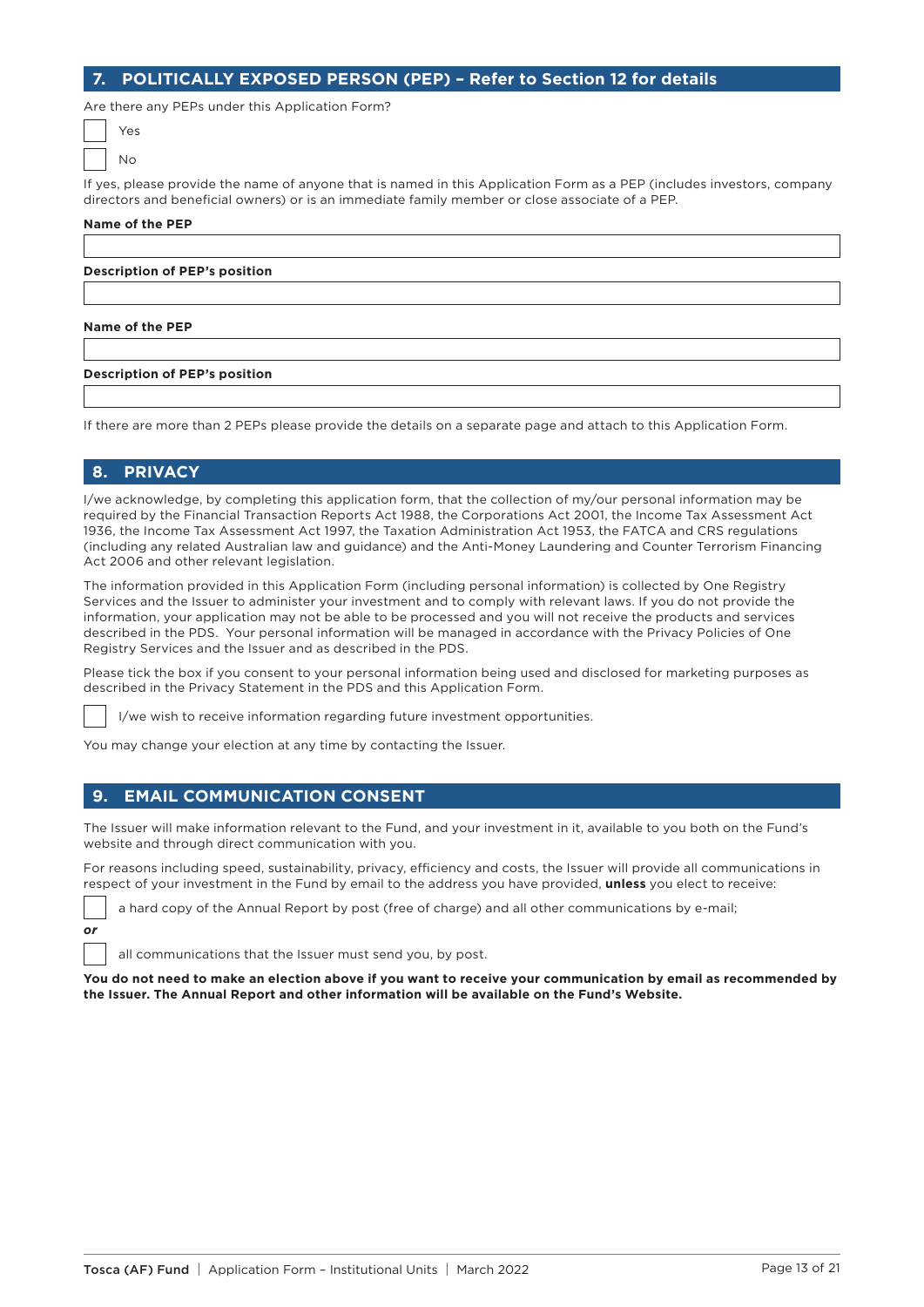# **10. INVESTOR DECLARATION AND SIGNATURES**

## **DECLARATION AND SIGNATURES**

#### When you complete this Application Form you make the following declarations:

- I/we have read and understood the PDS to which this Application Form applies, including any supplemental information.
- I/we have received and accepted the offer to invest in Australia.
- The information provided in my/our Application Form is true, correct and complete in all respects.
- I/we confirm that the Issuer is authorised to treat this Application Form as an original of the Application Form which I have sent to the Issuer by an electronic transmission, either in my personal capacity or as an authorised representative of the investor.
- I/we also acknowledge that if an electronic copy or printout of the Application Form is introduced as evidence in any judicial proceeding, it will be admissible as any original Application Form record.
- I/we acknowledge I/we will be bound by the provisions of the Constitution governing the Fund as amended from time to time.
- I/we acknowledge that none of the Issuer, their related entities, directors or officers have guaranteed or made any representation as to the performance or success of the Fund, or the repayment of capital from the Fund. Investments in the Fund are subject to various risks, including delays in repayment and loss of income or principal invested. Investments in the Fund are not deposits with or other liabilities of the Issuer or any of its related bodies corporate or associates.
- I/we acknowledge the Issuer reserves the right to reject any application or scale back an application in its absolute discretion.
- If applicable, after assessing my/our circumstances, I/we have obtained my/our own independent financial advice prior to investing in the Fund.
- If this Application Form is signed under Power of Attorney, each Attorney declares he/she has not received notice of revocation of that power (a certified copy of the Power of Attorney must be submitted with this Application Form).
- I am/we are over 18 years of age and I/we are eligible to hold units/investment in the Fund.
- I/we have all requisite power and authority to execute and perform the obligations under the Constitution and this Application Form.
- I/we acknowledge that application monies will be held in a trust account until invested in the Fund or returned to me/us. Interest will not be paid to applicants in respect of their application monies regardless of whether their monies are returned.
- I/we have read the information on privacy and personal information contained in the PDS and this Application Form and consent to my/our personal information being used and disclosed as set out in the PDS and this Application Form and I/we confirm:
	- I/we have the legal capacity to understand and communicate any personal information required under this application;
	- I/we have read and understood the privacy disclosure as detailed in the PDS and in this Application Form;
	- I/we consent to my personal information being collected, held, used and disclosed in accordance with the privacy disclosure voluntarily;
	- I/we consent to the Issuer disclosing my personal information to any Issuer's service providers, in relation to any identification, verification and monitoring that the Issuer is required to undertake under any relevant regulations.

This includes any information required by or provided to any third party document verification service provider.

- I/we indemnify the Issuer and each of its related bodies corporate, directors and other officers, shareholders, servants, employees, agents and permitted delegates (together, the **Indemnified Parties**) and to hold each of them harmless from and against any loss, damage, liability, cost or expense, including reasonable legal fees (collectively, a **Loss**) due to or arising out of a breach of representation, warranty, covenant or agreement by me/us contained in any document provided by me/us to the Issuer, its agents or other parties in connection with my/our investment in the Fund. The indemnification obligations provided herein survive the execution and delivery of this Application Form, any investigation at any time made by the Issuer and the issue and/or sale of the investment.
- To the extent permitted by law, I/we release each of the Indemnified Parties from all claims, actions, suits or demands whatsoever and howsoever arising that I/we may have against any Indemnified Party in connection with the PDS or my/our investment.
- Other than as disclosed in this Application Form, no person or entity controlling, owning or otherwise holding an interest in me/us is a United States citizen or resident of the United States or any other country for taxation purposes.
- I/we will promptly notify the Issuer of any change to the information I/we have previously provided to the Issuer, including any changes which result in a person or entity controlling, owning or otherwise holding an interest in me/us.
- I/we consent to the Issuer disclosing any information it has in compliance with its obligations under the U.S. Foreign Account Tax Compliance Act (**FATCA**) and the OECD Common Reporting Standards for Automatic Exchange of Financial Account Information (**CRS**) and any related Australian law and guidance implementing the same. This may include disclosing information to the Australian Taxation Office, who may in turn report that information to the relevant tax authorities as required.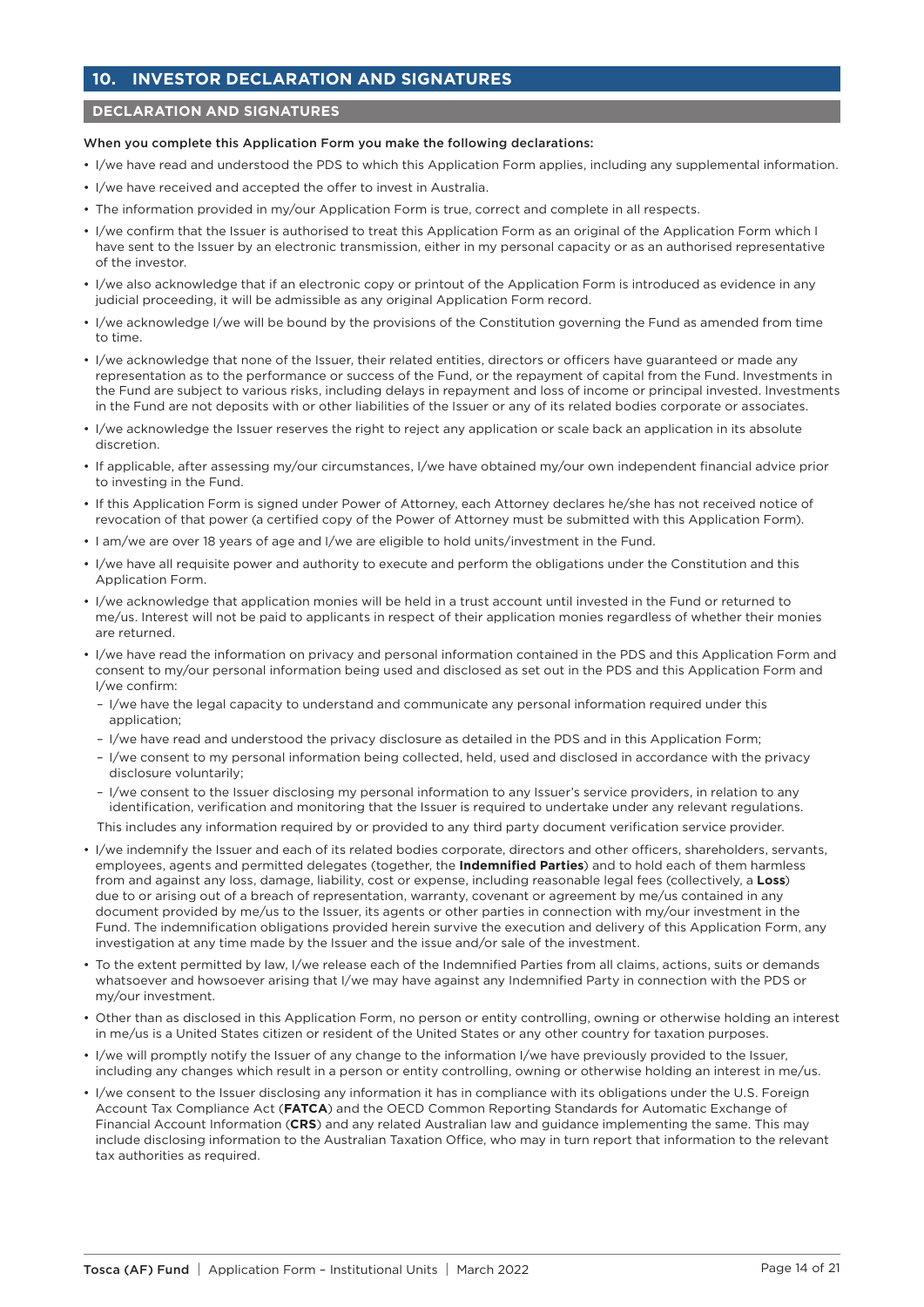- I am/we are not aware and have no reason to suspect that the monies used to fund my/our investment in the Fund have been or will be derived from or related to any money laundering, terrorism financing or similar or other activities illegal under applicable laws or regulations or otherwise prohibited under any international convention or agreement (**AML/CTF Law**).
- I/we will provide the Issuer with all additional information and assistance that the Issuer may request in order for the Issuer to comply with the AML/CTF Law, FATCA and CRS.
- I/we acknowledge that the Issuer may decide to delay or refuse any request or transaction, including by suspending the issue or redemption of investment in the Fund, if the Issuer is concerned that the request or transaction may breach any obligation of, or cause the Issuer to commit or participate in an offence (including under the AML/CTF Law, FATCA and CRS).

| Signature 1*                             | Signature 2*                             |  |  |  |
|------------------------------------------|------------------------------------------|--|--|--|
|                                          |                                          |  |  |  |
|                                          |                                          |  |  |  |
|                                          |                                          |  |  |  |
|                                          |                                          |  |  |  |
|                                          |                                          |  |  |  |
| <b>Full Name</b>                         | Full Name                                |  |  |  |
|                                          |                                          |  |  |  |
| Date                                     | Date                                     |  |  |  |
|                                          |                                          |  |  |  |
| Tick capacity (mandatory for companies): | Tick capacity (mandatory for companies): |  |  |  |
| Sole Director and Company Secretary      | Sole Director and Company Secretary      |  |  |  |
| Director                                 | Director                                 |  |  |  |
| Secretary                                | Secretary                                |  |  |  |
| Company Seal (if applicable)             |                                          |  |  |  |
|                                          |                                          |  |  |  |
|                                          |                                          |  |  |  |
|                                          |                                          |  |  |  |
|                                          |                                          |  |  |  |
|                                          |                                          |  |  |  |
|                                          |                                          |  |  |  |

\*Joint applicants must both sign;

\*Company applications must be signed by two Directors, a Director and Secretary or the Sole Director and Secretary of the company, details of which appear in Section 3.1; or

\*For trust/superannuation fund applications each individual trustee must sign.

#### **Application Process:**

**Step 1 – Complete the Form** (i.e. fill in all relevant sections of this form in blue or black pen)

#### **Step 2 – Send your Application**

Select your method of delivery below:

**Option 1 – Email** – Scan and email your application to [info@oneregistryservices.com.au](mailto:info@oneregistryservices.com.au)  (please include all supporting documents) **Option 2 – Post/Delivery** – Please post the completed application form and all supporting documents to: Tosca (AF) Fund Unit Registry PO Box R1479

Royal Exchange NSW 1225

Please ensure that you have transferred your application monies or enclose a cheque for payment.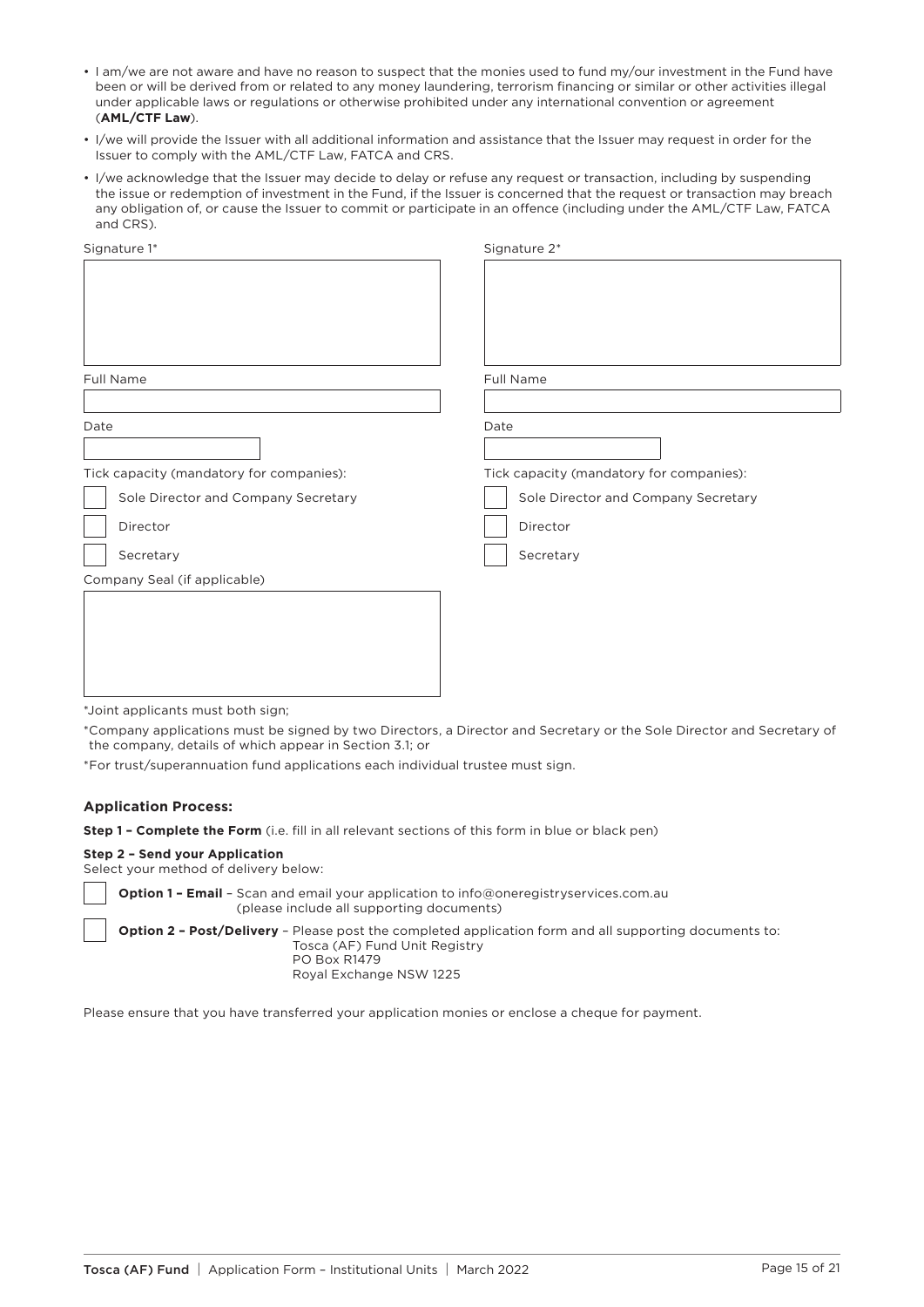# **11. CERTIFYING A COPY OF AN ORIGINAL DOCUMENT**

All documents must be provided in a certified copy format – in other words, a copy of the original document that has been certified by an eligible certifier.

A 'certified extract' means an extract that has been certified as a true copy of some of the information contained in a complete original document by one of the persons described below.

Certification date must be no more than 12-months-old.

Please note that we require the copy which was actually signed by the certifier (i.e. the original penned signature of the certifier).

#### **People who can certify documents or extracts are:**

- 1. A lawyer, being a person who is enrolled on the roll of the Supreme Court of a State or Territory, or the High Court of Australia, as a legal practitioner (however described) or equivalent in Hong Kong or Singapore.
- 2. A judge of a court.
- 3. A magistrate.
- 4. A chief executive officer of a Commonwealth court.
- 5. A registrar or deputy registrar of a court.
- 6. A Justice of the Peace.
- 7. A notary public (for the purposes of the *Statutory Declaration Regulations 1993*).
- 8. A police officer.
- 9. An agent of the Australian Postal Corporation who is in charge of an office supplying postal services to the public.
- 10. A permanent employee of the Australian Postal Corporation with 2 or more years of continuous service who is employed in an office supplying postal services to the public.
- 11. An Australian consular officer or an Australian diplomatic officer (within the meaning of the *Consular Fees Act 1955*).
- 12. An officer with 2 or more continuous years of service with one or more financial institutions (for the purposes of the *Statutory Declaration Regulations 1993*).
- 13. A finance company officer with 2 or more continuous years of service with one or more financial companies (for the purposes of the *Statutory Declaration Regulations 1993*).
- 14. An officer with, or authorised representative of, a holder of an Australian financial services licence, having 2 or more continuous years of service with one or more licensees.
- 15. A member of the Institute of Chartered Accountants in Australia, CPA Australia or the National Institute of Accountants with 2 or more years of continuous membership.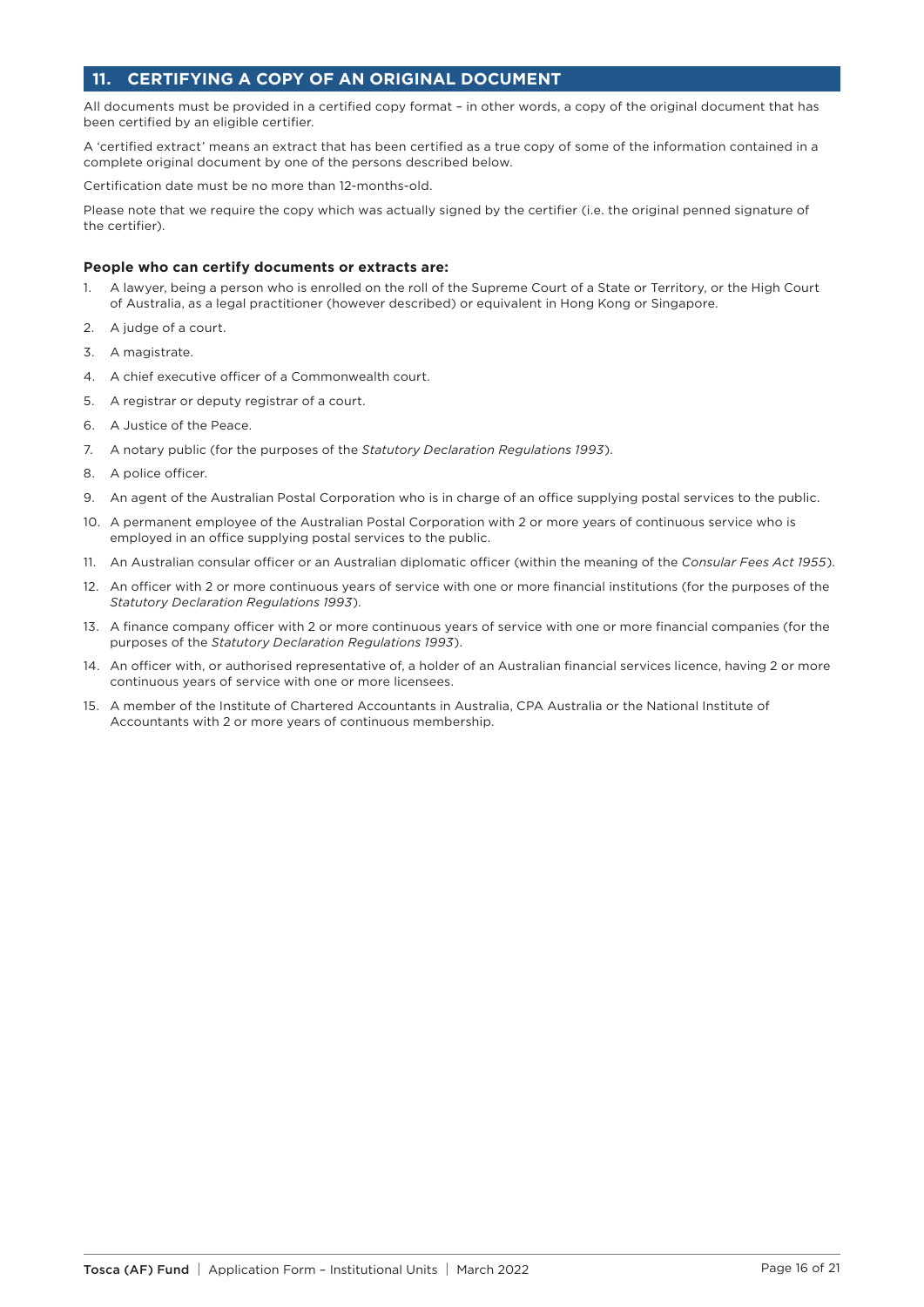# **12. KEY DEFINITIONS**

### **BENEFICIAL OWNER**

To comply with AML/CTF laws, we require you to disclose the Beneficial Owners. Beneficial Owner means an individual who ultimately owns or controls (directly or indirectly) the investor. 'Owns' means ownership (either directly or indirectly) of 25% or more of the investor. 'Controls' includes control as a result of, or by means of, trusts, agreements, arrangements, understandings and practices, whether or not having legal or equitable force and whether or not based on legal or equitable rights, and includes exercising and control through the capacity to determine decisions about financial and operating policies.

### **CONTROLLING PERSON(S)**

'Controlling Persons' means with respect to an entity that is a legal person, natural person(s) who exercises control over an entity. This should be interpreted in a manner consistent with relevant Financial Action Task Force Recommendations on the terms "beneficial owner". Investors that are Passive NFFEs or NFEs under FATCA and CRS respectively should consult their own advisors regarding any Controlling Person(s) they may have.

In relation to FATCA and CRS, in the case of a trust, a controlling person means the settlor(s), the trustee(s), the protector(s) (if any), the beneficiary(ies) or class(es) of beneficiaries, and any other natural person(s) exercising ultimate effective control over the trust. The settlor(s), the trustee(s), the protector(s) (if any), and the beneficiary(ies) or class(es) of beneficiaries, must always be treated as Controlling Persons of a trust, regardless of whether or not any of them exercises control over the trust.

In the case of a legal arrangement other than a trust, such term means persons in equivalent or similar positions.

#### **GLOBAL INTERMEDIARY IDENTIFICATION NUMBER (GIIN)**

Global Intermediary Identification Number (**GIIN**) means a unique identification number that non-U.S. Financial Institutions receive from the IRS (i.e. IRS of the U.S) when they register as a financial institution for FATCA.

### **POLITICALLY EXPOSED PERSONS (PEP)**

To comply with AML/CTF laws, we require you to disclose whether you are, or have an association with, a Politically Exposed Person ('PEP'). A PEP is an individual who holds a prominent public position or function in a government body or an international organisation in Australia or overseas, such as a Head of State, or Head of a Country or Government, or a Government Minister, or equivalent senior politician. A PEP can also be an immediate family member of a person referred to above, including spouse, de facto partner, child, and a child's spouse or a parent. A close associate of a PEP, i.e. any individual who is known to have joint beneficial ownership of a legal arrangement or entity is also considered to be a PEP. Where you identify as, or have an association with, a PEP, we may request additional information from you.

### **TAXPAYER IDENTIFICATION NUMBER (TIN)**

Taxpayer Identification Number (**TIN**) means the number assigned by each country for the purpose of administering tax laws. This is the equivalent of a Tax File Number (**TFN**) in Australia or an Employer Identification Number (**EIN**) in the U.S.

#### **For FATCA and CRS purposes, the following selected summaries of defined terms are provided to assist you with completing this form.**

## **FOREIGN ACCOUNT TAX COMPLIANCE ACT (FATCA)**

FATCA means the U.S. Foreign Account Tax Compliance Act.

| <b>FATCA CLASSIFICATIONS</b>                    | <b>DEFINITIONS</b>                                                                                                                                                                                                                                                                                                        |
|-------------------------------------------------|---------------------------------------------------------------------------------------------------------------------------------------------------------------------------------------------------------------------------------------------------------------------------------------------------------------------------|
| <b>Foreign Financial Institution</b><br>(FFI)   | FFI relates to the term "Financial Institution" and refers to Non-US Financial<br>Institutions under the FATCA regime.<br>Financial Institutions include a Depository Institution, a Custodial Institution, an<br>Investment Entity, or Specified Insurance Company.                                                      |
| <b>Participating FFI (PFFI)</b>                 | A FFI that has agreed to comply with the requirements of a FFI agreement, including<br>a FFI described in a Model 2 IGA that has agreed to comply with the requirements of a<br>FFI agreement. The term PFFI also includes a QI branch of a U.S. financial institution,<br>unless such branch is a Reporting Model 1 FFI. |
| Intergovernmental<br><b>Agreement (IGA)</b>     | An agreement or arrangement between the U.S. or the Treasury Department and a<br>foreign government or agencies to implement FATCA.                                                                                                                                                                                       |
| <b>Local/Partner Jurisdiction</b><br><b>FFI</b> | A FFI located in a jurisdiction that has in effect an agreement with the United States to<br>facilitate the implementation of FATCA. A list of all participating jurisdictions can be<br>found at: http://www.treasury.gov/resource-center/tax-policy/treaties/Pages/FATCA-<br>Archive.aspx                               |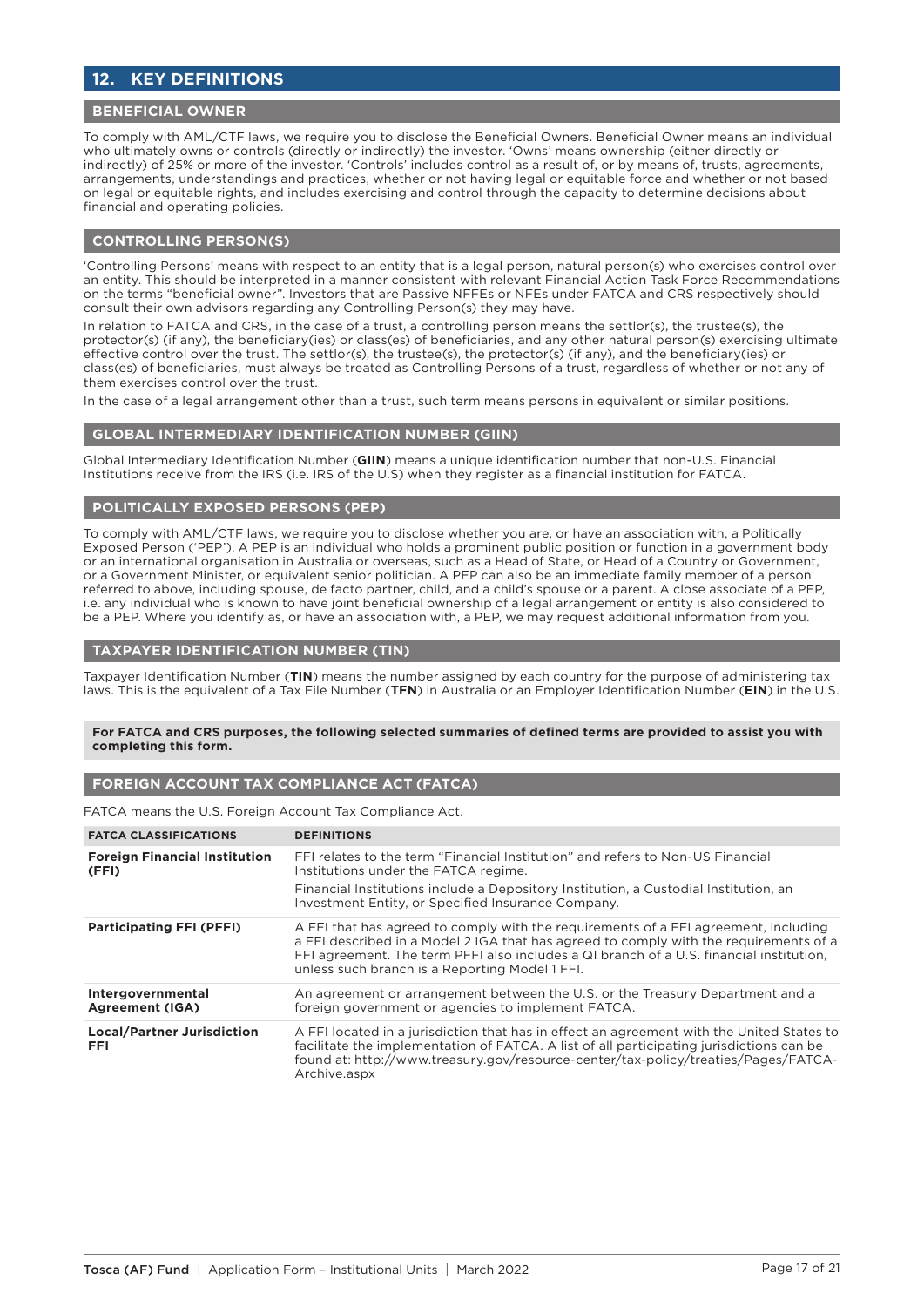| <b>FATCA CLASSIFICATIONS</b>                          | <b>DEFINITIONS</b>                                                                                                                                                                                                                                                                                                                                                                                                             |
|-------------------------------------------------------|--------------------------------------------------------------------------------------------------------------------------------------------------------------------------------------------------------------------------------------------------------------------------------------------------------------------------------------------------------------------------------------------------------------------------------|
| <b>Deemed-compliant FFI</b>                           | <b>Trustee-Documented Trust:</b> A trust established under the laws of the local jurisdiction<br>to the extent that the trustee of the trust is a Reporting U.S. Financial Institution,<br>Reporting Model 1 FFI, or Participating FFI and reports all information required to be<br>reported pursuant to the Agreement with respect to all U.S. Reportable Accounts of<br>the trust.                                          |
|                                                       | <b>Sponsored Investment Vehicle:</b> A Financial Institution described in the IGA having a<br>sponsoring entity that complies with the requirements of the IGA.                                                                                                                                                                                                                                                                |
|                                                       | <b>Registered-Deemed Compliant FFI:</b> A FFI that registers with the IRS to declare its<br>status. Includes certain local FFIs, non-reporting members of participating FFI groups,<br>qualified collective investment vehicles, restricted funds, qualified credit card issuers<br>and servicers, and sponsored investment entities and controlled foreign corporations.                                                      |
|                                                       | <b>Other Deemed-Compliant Category:</b> Deemed-compliant FFIs also include the<br>following: Non-Registering Local Bank, FFI with Only Low Value Accounts, Sponsored<br>Closely-Held Investment Vehicle, Limited Life Debt Investment Entity, and any<br>other FFI treated as a deemed-compliant FFI under an applicable IGA (except for a<br>registered deemed-compliant FFI).                                                |
| <b>Non-participating FFI</b>                          | A FFI other than a participating FFI, a deemed-compliant FFI, or an exempt beneficial<br>owner.                                                                                                                                                                                                                                                                                                                                |
| <b>Exempt Beneficial Owner</b>                        | An entity in one of the following categories:                                                                                                                                                                                                                                                                                                                                                                                  |
| Cincludes Self-managed<br><b>Superannuation Fund)</b> | <b>Government Entity:</b><br>The government of a jurisdiction, any political subdivision of a jurisdiction (including<br>a state, province, county, or municipality), or any wholly owned agency or<br>instrumentality of a jurisdiction or of any one or more of the foregoing.                                                                                                                                               |
|                                                       | <b>International Organisation:</b>                                                                                                                                                                                                                                                                                                                                                                                             |
|                                                       | Any international organisation or wholly owned agency or instrumentality thereof.<br>This category includes any intergovernmental organization (including a supranational<br>organisation) (1) that is comprised primarily of governments; (2) that has in effect<br>a headquarters or substantially similar agreement with the jurisdiction; and (3) the<br>income of which does not inure to the benefit of private persons. |
|                                                       | <b>Central Bank:</b>                                                                                                                                                                                                                                                                                                                                                                                                           |
|                                                       | An institution that is by law or government sanction the principal authority, other than<br>the government of the jurisdiction itself, issuing instruments intended to circulate<br>as currency. Such an institution may include an instrumentality that is separate from<br>the government of the jurisdiction, whether or not owned in whole or in part by the<br>jurisdiction.                                              |
|                                                       | <b>Exempt Retirement Fund:</b>                                                                                                                                                                                                                                                                                                                                                                                                 |
|                                                       | A retirement fund that meets one of the following categories under the applicable<br>IGA: Treaty-Qualified Retirement Fund, Broad Participation Retirement Fund, Narrow<br>Participation Retirement Fund, Pension Fund of an Exempt Beneficial Owner, or<br>Investment Entity Wholly Owned by Exempt Beneficial Owners.                                                                                                        |
|                                                       | <b>Investment Entity Wholly:</b>                                                                                                                                                                                                                                                                                                                                                                                               |
|                                                       | An Entity that is a Financial Institution solely because it is an Investment Entity,<br>provided that each direct holder of an Equity Interest in the Entity is an exempt<br>beneficial owner, and each direct holder of a debt interest in such Entity is either<br>a Depository Institution (with respect to a loan made to such Entity) or an exempt<br>beneficial owner.                                                   |
| <b>Non-Financial Foreign Entity</b><br>(NFFE)         | For FATCA purpose, a NFFE refers to any non-U.S. organisation that is not a FFI. Also,<br>a NFFE may be an Active NFFE or a Passive NFFE.                                                                                                                                                                                                                                                                                      |
| <b>Active NFFE</b>                                    | <b>Active NFFEs by Reason of Income and Assets means</b> Less than 50% of the NFFE's<br>gross income for the preceding calendar year or other appropriate reporting period<br>is passive income and less than 50% of the assets held by the NFFE during the<br>preceding calendar year or other appropriate reporting period are assets that produce<br>or are held for the production of passive income.                      |
|                                                       | Also, a NFFE means any entity that is not a financial institution, a NFFE may be an<br>Active NFFE or a Passive NFFE.                                                                                                                                                                                                                                                                                                          |
| <b>Passive NFFE</b>                                   | For purpose of completing this certification, a <b>Passive NFFE</b> means any NFFE that is<br>not an Active NFFE.                                                                                                                                                                                                                                                                                                              |
| Other - describe the<br><b>FATCA status</b>           | Investor to provide as per their tax advice.                                                                                                                                                                                                                                                                                                                                                                                   |
|                                                       |                                                                                                                                                                                                                                                                                                                                                                                                                                |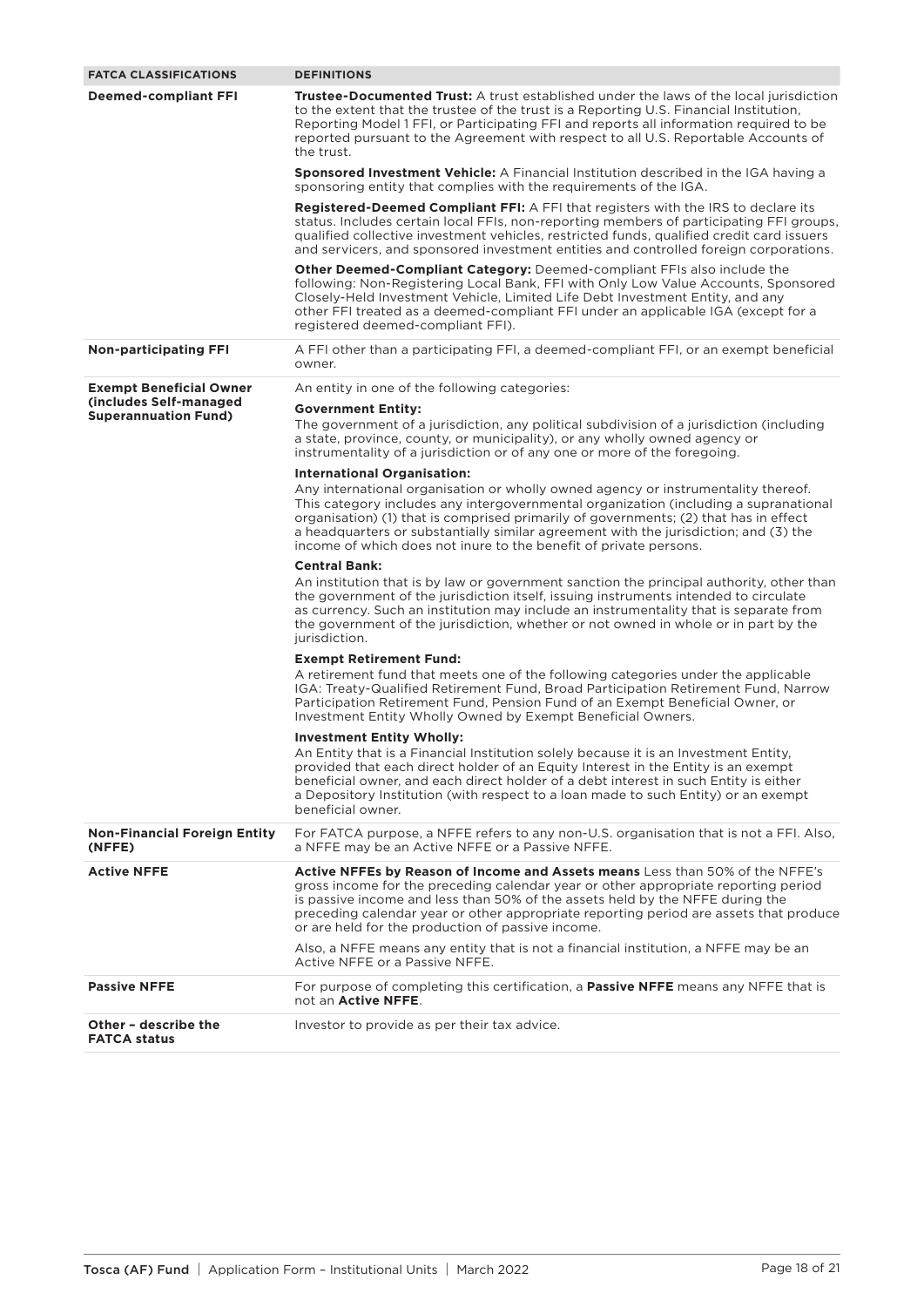# **COMMON REPORTING STANDARDS (CRS)**

|                                                                                                                                                                                                                                                            | CRS means OECD Common Reporting Standards for Automatic Exchange of Financial Account Information.                                                                                                                                                                                                                                                                                                                                                                                                                                                                                                                                                                                                                                                       |  |  |
|------------------------------------------------------------------------------------------------------------------------------------------------------------------------------------------------------------------------------------------------------------|----------------------------------------------------------------------------------------------------------------------------------------------------------------------------------------------------------------------------------------------------------------------------------------------------------------------------------------------------------------------------------------------------------------------------------------------------------------------------------------------------------------------------------------------------------------------------------------------------------------------------------------------------------------------------------------------------------------------------------------------------------|--|--|
| <b>CRS CLASSIFICATIONS</b>                                                                                                                                                                                                                                 | <b>DEFINITIONS</b>                                                                                                                                                                                                                                                                                                                                                                                                                                                                                                                                                                                                                                                                                                                                       |  |  |
| <b>Government Entity,</b><br><b>International Organisation</b><br>and Central Bank                                                                                                                                                                         | <b>Government Entity</b> means the government of a jurisdiction, any political subdivision<br>of a jurisdiction (including a state, province, county, or municipality), or any wholly<br>owned agency or instrumentality of a jurisdiction or of any one or more of the<br>foregoing.                                                                                                                                                                                                                                                                                                                                                                                                                                                                    |  |  |
|                                                                                                                                                                                                                                                            | International Organisation means any international organisation or wholly owned<br>agency or instrumentality thereof. This category includes any intergovernmental<br>organisation (including a supranational organisation) (1) that is comprised primarily of<br>governments; (2) that has in effect a headquarters or substantially similar agreement<br>with the jurisdiction; and (3) the income of which does not inure to the benefit of<br>private persons.                                                                                                                                                                                                                                                                                       |  |  |
|                                                                                                                                                                                                                                                            | <b>Central Bank</b> means an institution that is by law or government sanction the principal<br>authority, other than the government of the jurisdiction itself, issuing instruments<br>intended to circulate as currency. Such an institution may include an instrumentality<br>that is separate from the government of the jurisdiction, whether or not owned in<br>whole or in part by the jurisdiction.                                                                                                                                                                                                                                                                                                                                              |  |  |
| <b>Financial Institution</b>                                                                                                                                                                                                                               | Financial Institution means a Custodial Institution, a Depository Institution, an<br>Investment Entity, or a Specified Insurance Company.                                                                                                                                                                                                                                                                                                                                                                                                                                                                                                                                                                                                                |  |  |
| <b>Non-Reporting Financial</b><br><b>Institution (includes Broad</b><br><b>Participation Retirement</b><br><b>Fund, Narrow Participation</b><br><b>Retirement Fund, Exempt</b><br><b>Collective Investment Vehicle</b><br>and Trustee Documented<br>Trust) | A "Non-Reporting Financial Institution" means any Financial Institution that's:<br>• A Government Entity, International Organisation or Central Bank, other than with<br>respect to a payment that is derived from an obligation held in connection with<br>a commercial financial activity of a type engaged in by a Specified Insurance<br>Company, Custodial Institution, or Depository Institution;<br>• A Broad Participation Retirement Fund; a Narrow Participation Retirement Fund; a<br>Pension Fund of a Government Entity, International Organisation or Central Bank; or<br>a Qualified Credit Card Issuer;<br>• An Exempt Collective Investment Vehicle; or<br>• A Trustee-Documented Trust: a trust whose trustee is a Reporting Financial |  |  |
|                                                                                                                                                                                                                                                            | Institution and reports all the necessary information about the trust's Reportable<br>Accounts:<br>• Any other Entity that a country defines as a Non-Reporting Financial Institution in its<br>domestic law.                                                                                                                                                                                                                                                                                                                                                                                                                                                                                                                                            |  |  |
| <b>Non-Financial Entity (NFE)</b>                                                                                                                                                                                                                          | For CRS purposes, a NFE is an entity that is not a Financial Institution, a NFE may be<br>an Active NFE or a Passive NFE.                                                                                                                                                                                                                                                                                                                                                                                                                                                                                                                                                                                                                                |  |  |
|                                                                                                                                                                                                                                                            |                                                                                                                                                                                                                                                                                                                                                                                                                                                                                                                                                                                                                                                                                                                                                          |  |  |
| <b>Active NFE</b>                                                                                                                                                                                                                                          | Active NFEs by Reason of Income and Assets means less than 50% of the NFE's<br>gross income for the preceding calendar year or other appropriate reporting period is<br>passive income and less than 50% of the assets held by the NFE during the preceding<br>calendar year or other appropriate reporting period are assets that produce or are<br>held for the production of passive income.                                                                                                                                                                                                                                                                                                                                                          |  |  |
| <b>Passive NFE</b>                                                                                                                                                                                                                                         | <b>Passive NFE</b> means for the purpose of completing this certification, any NFE that is<br>not an Active NFE.                                                                                                                                                                                                                                                                                                                                                                                                                                                                                                                                                                                                                                         |  |  |
| <b>Investment Entity</b>                                                                                                                                                                                                                                   | The term "Investment Entity" includes two types of Entities:                                                                                                                                                                                                                                                                                                                                                                                                                                                                                                                                                                                                                                                                                             |  |  |
|                                                                                                                                                                                                                                                            | (a) an Entity that primarily conducts as a business one or more of the following<br>activities or operations for or on behalf of a customer:                                                                                                                                                                                                                                                                                                                                                                                                                                                                                                                                                                                                             |  |  |
|                                                                                                                                                                                                                                                            | • Trading in money market instruments (cheques, bills, certificates of deposit,<br>derivatives, etc.); foreign exchange; exchange, interest rate and index<br>instruments; transferable securities; or commodity futures trading;                                                                                                                                                                                                                                                                                                                                                                                                                                                                                                                        |  |  |
|                                                                                                                                                                                                                                                            | • Individual and collective portfolio management; or<br>• Otherwise investing, administering, or managing Financial Assets or money on<br>behalf of other persons.                                                                                                                                                                                                                                                                                                                                                                                                                                                                                                                                                                                       |  |  |
|                                                                                                                                                                                                                                                            | • Such activities or operations do not include rendering non-binding investment<br>advice to a customer.                                                                                                                                                                                                                                                                                                                                                                                                                                                                                                                                                                                                                                                 |  |  |
|                                                                                                                                                                                                                                                            | (b) The second type of "Investment Entity" ("Investment Entity managed by another<br>Financial Institution") is any Entity the gross income of which is primarily<br>attributable to investing, reinvesting, or trading in Financial Assets where the<br>Entity is managed by another Entity that is a Depository Institution, a Custodial<br>Institution, a Specified Insurance Company, or the first type of Investment Entity.                                                                                                                                                                                                                                                                                                                        |  |  |
| <b>Investment Entity managed</b><br>by another Financial<br><b>Institution</b>                                                                                                                                                                             | An Entity is "managed by" another Entity if the managing Entity performs, either<br>directly or through another service provider on behalf of the managed Entity, any<br>of the activities or operations described in Clause (a) above in the definition of<br>'Investment Entity'.                                                                                                                                                                                                                                                                                                                                                                                                                                                                      |  |  |
|                                                                                                                                                                                                                                                            | An Entity only manages another Entity if it has discretionary authority to manage the<br>other Entity's assets (either in whole or part). Where an Entity is managed by a mix<br>of Financial Institutions, NFEs or individuals, the Entity is considered to be managed<br>by another Entity that is a Depository Institution, a Custodial Institution, a Specified<br>Insurance Company, or the first type of Investment Entity, if any of the managing<br>Entities is such another Entity.                                                                                                                                                                                                                                                             |  |  |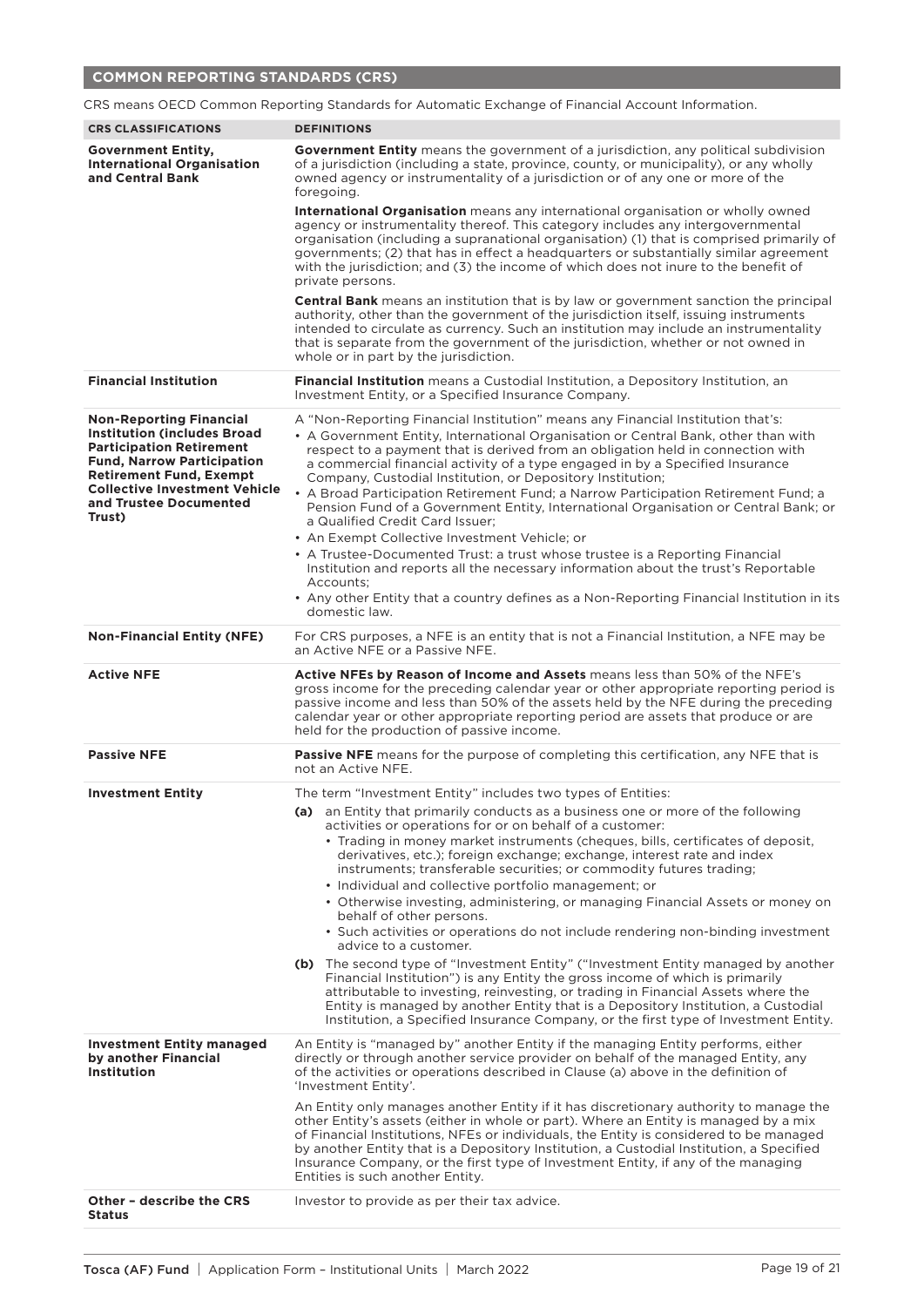# TOSCAFUND

| ADDITIONAL INVESTMENT FORM - TOSCA (AF) FUND - INSTITUTIONAL UNITS                                                                                                                                                                                                                 |                                                                                                                                                                                                                                                                                                                                                      |  |  |  |
|------------------------------------------------------------------------------------------------------------------------------------------------------------------------------------------------------------------------------------------------------------------------------------|------------------------------------------------------------------------------------------------------------------------------------------------------------------------------------------------------------------------------------------------------------------------------------------------------------------------------------------------------|--|--|--|
| <b>Additional Investment Form For Existing Investors</b><br>Please use this form if you are already an investor in the Tosca (AF) Fund - Institutional Units and wish to make an<br>additional investment. New investors should complete a new Application Form.                   |                                                                                                                                                                                                                                                                                                                                                      |  |  |  |
| <b>INVESTOR DETAILS</b>                                                                                                                                                                                                                                                            |                                                                                                                                                                                                                                                                                                                                                      |  |  |  |
| Number                                                                                                                                                                                                                                                                             | Name                                                                                                                                                                                                                                                                                                                                                 |  |  |  |
|                                                                                                                                                                                                                                                                                    |                                                                                                                                                                                                                                                                                                                                                      |  |  |  |
| Company/Fund/Super Fund Name                                                                                                                                                                                                                                                       |                                                                                                                                                                                                                                                                                                                                                      |  |  |  |
|                                                                                                                                                                                                                                                                                    |                                                                                                                                                                                                                                                                                                                                                      |  |  |  |
| <b>ADDITIONAL INVESTMENT DETAILS</b>                                                                                                                                                                                                                                               |                                                                                                                                                                                                                                                                                                                                                      |  |  |  |
| I/we apply to make an additional investment in the Tosca (AF) Fund - Institutional Units.                                                                                                                                                                                          |                                                                                                                                                                                                                                                                                                                                                      |  |  |  |
| Amount: AUD \$                                                                                                                                                                                                                                                                     |                                                                                                                                                                                                                                                                                                                                                      |  |  |  |
| Minimum of AUD \$100,000.00<br>Please tick the box beside your chosen payment method and complete the required details.                                                                                                                                                            |                                                                                                                                                                                                                                                                                                                                                      |  |  |  |
| Cheque                                                                                                                                                                                                                                                                             |                                                                                                                                                                                                                                                                                                                                                      |  |  |  |
| Made payable to: Apps - Tosca (AF) Fund                                                                                                                                                                                                                                            |                                                                                                                                                                                                                                                                                                                                                      |  |  |  |
| <b>Electronic Funds Transfer or Direct Deposit</b><br>Bank: ANZ Banking Group Limited<br>Reference: 'Investor surname/company or trust name' (as applicable)<br>Account Name: Apps - Tosca (AF) Fund<br>BSB: 012-110<br>Account number: 838 310 504<br><b>SWIFT Code: ANZBAU3M</b> |                                                                                                                                                                                                                                                                                                                                                      |  |  |  |
| Date of Transfer<br>Reference Used                                                                                                                                                                                                                                                 |                                                                                                                                                                                                                                                                                                                                                      |  |  |  |
|                                                                                                                                                                                                                                                                                    |                                                                                                                                                                                                                                                                                                                                                      |  |  |  |
| <b>INVESTOR CONFIRMATIONS</b>                                                                                                                                                                                                                                                      |                                                                                                                                                                                                                                                                                                                                                      |  |  |  |
| they occur.                                                                                                                                                                                                                                                                        | I/we declare that all details provided in this application and previous applications, including beneficial ownership<br>remain true and correct and I/we undertake to inform you of any changes to the information supplied as and when                                                                                                              |  |  |  |
| objectives, financial situation and needs have not materially changed since my/our initial investment.                                                                                                                                                                             | I/we acknowledge that between the date of my/our first investment and the date of this additional investment, the<br>Fund's circumstances and target market may have changed. I/we confirm I/we have read the Fund's latest PDS, all<br>supplemental information and TMD for the Fund prior to making this additional investment and consider my/our |  |  |  |
| Signature 1*                                                                                                                                                                                                                                                                       | Signature 2*                                                                                                                                                                                                                                                                                                                                         |  |  |  |
|                                                                                                                                                                                                                                                                                    |                                                                                                                                                                                                                                                                                                                                                      |  |  |  |
| <b>Full Name</b>                                                                                                                                                                                                                                                                   | <b>Full Name</b>                                                                                                                                                                                                                                                                                                                                     |  |  |  |
| Date                                                                                                                                                                                                                                                                               | Date                                                                                                                                                                                                                                                                                                                                                 |  |  |  |
|                                                                                                                                                                                                                                                                                    |                                                                                                                                                                                                                                                                                                                                                      |  |  |  |
| Tick capacity (mandatory for companies):                                                                                                                                                                                                                                           | Tick capacity (mandatory for companies):                                                                                                                                                                                                                                                                                                             |  |  |  |
| Sole Director and Company Secretary                                                                                                                                                                                                                                                | Sole Director and Company Secretary                                                                                                                                                                                                                                                                                                                  |  |  |  |
| Director                                                                                                                                                                                                                                                                           | Director                                                                                                                                                                                                                                                                                                                                             |  |  |  |
| Secretary                                                                                                                                                                                                                                                                          | Secretary                                                                                                                                                                                                                                                                                                                                            |  |  |  |
| Company Seal (if applicable)                                                                                                                                                                                                                                                       | *Joint applicants must both sign;<br>*Company applications must be signed by two Directors,<br>a Director and Secretary or the Sole Director and<br>Secretary of the company; or<br>*For trust/superannuation fund applications each<br>individual trustee must sign.                                                                                |  |  |  |